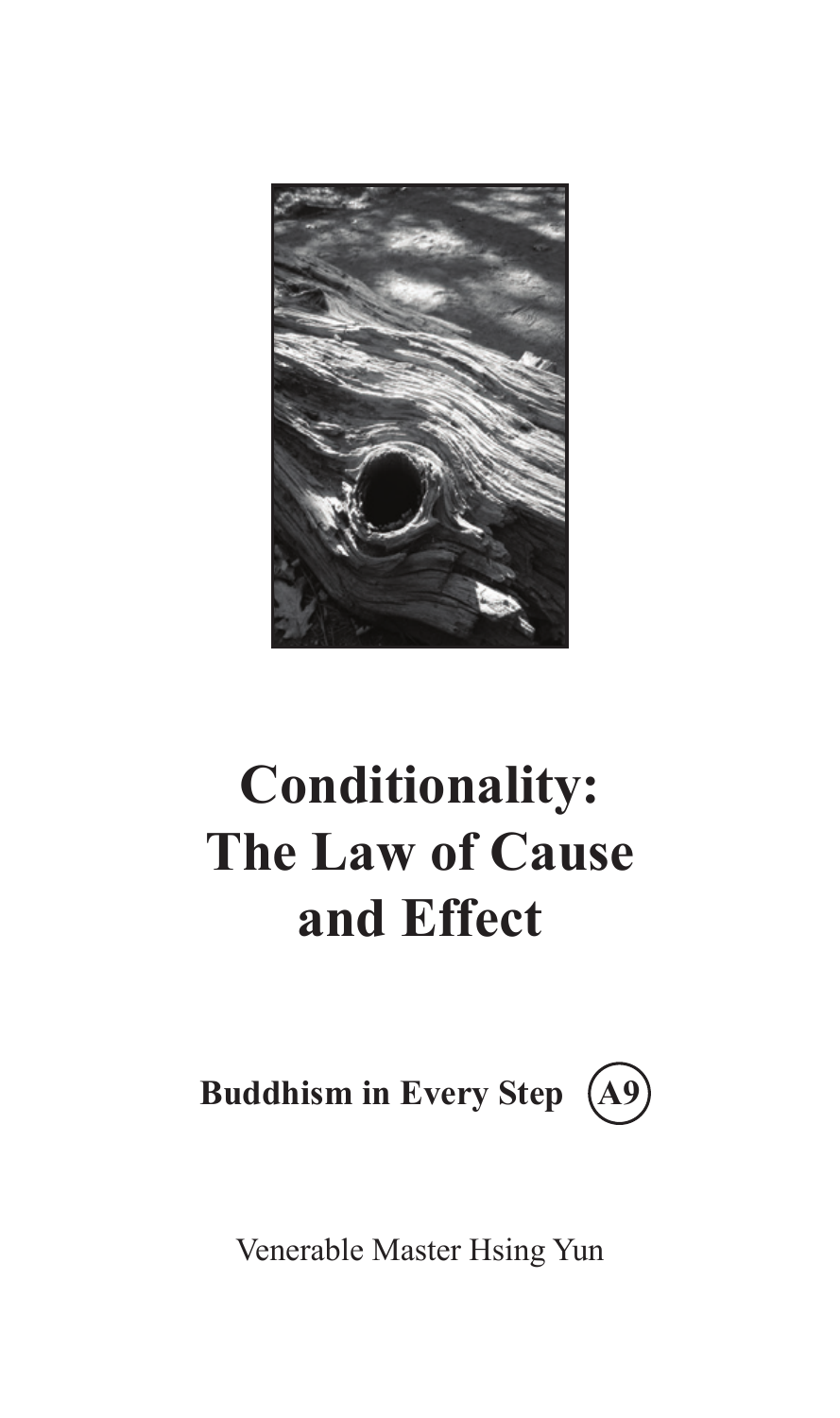## © 2007, 2010 by Fo Guang Shan International Translation Center

All rights reserved

Translated by Fo Guang Shan International Translation Center

> Edited and proofread by Venerable Yi Chao, Louvenia Ortega

Cover design and book layout by Wan Kah Ong and Amanda Ling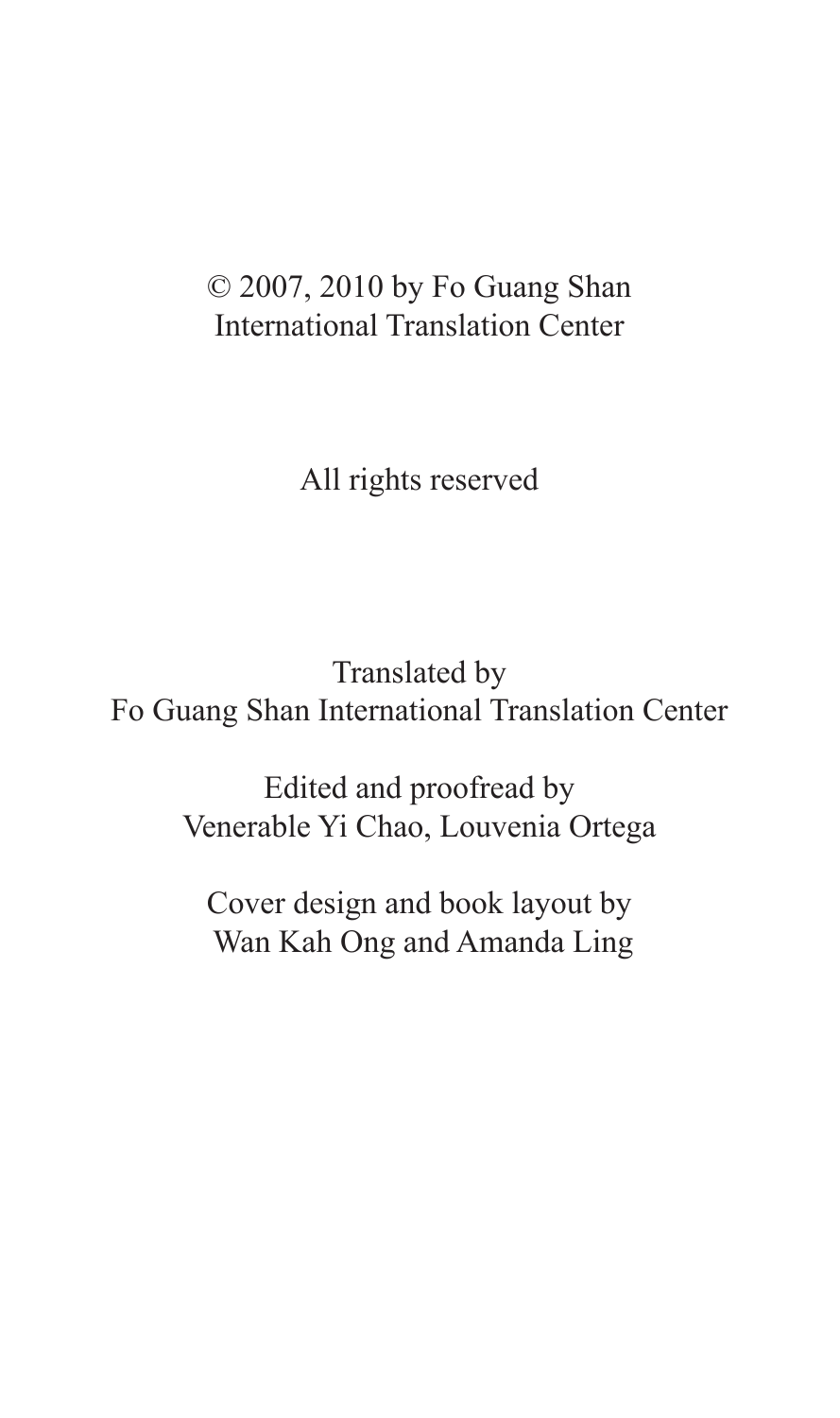# **Table of Contents**

|  | I. Looking at Cause and Effect<br>in Everyday Living |    |
|--|------------------------------------------------------|----|
|  | II. Looking at Cause and Effect                      |    |
|  | in Our Relationships With Others                     |    |
|  | <b>III. Looking at How Cause and Effect</b>          |    |
|  | <b>Play Out in the Past, Present,</b>                |    |
|  | and Future                                           | 11 |
|  | <b>IV. Looking at Cause and Effect</b>               |    |
|  | as a Guide to Actions                                |    |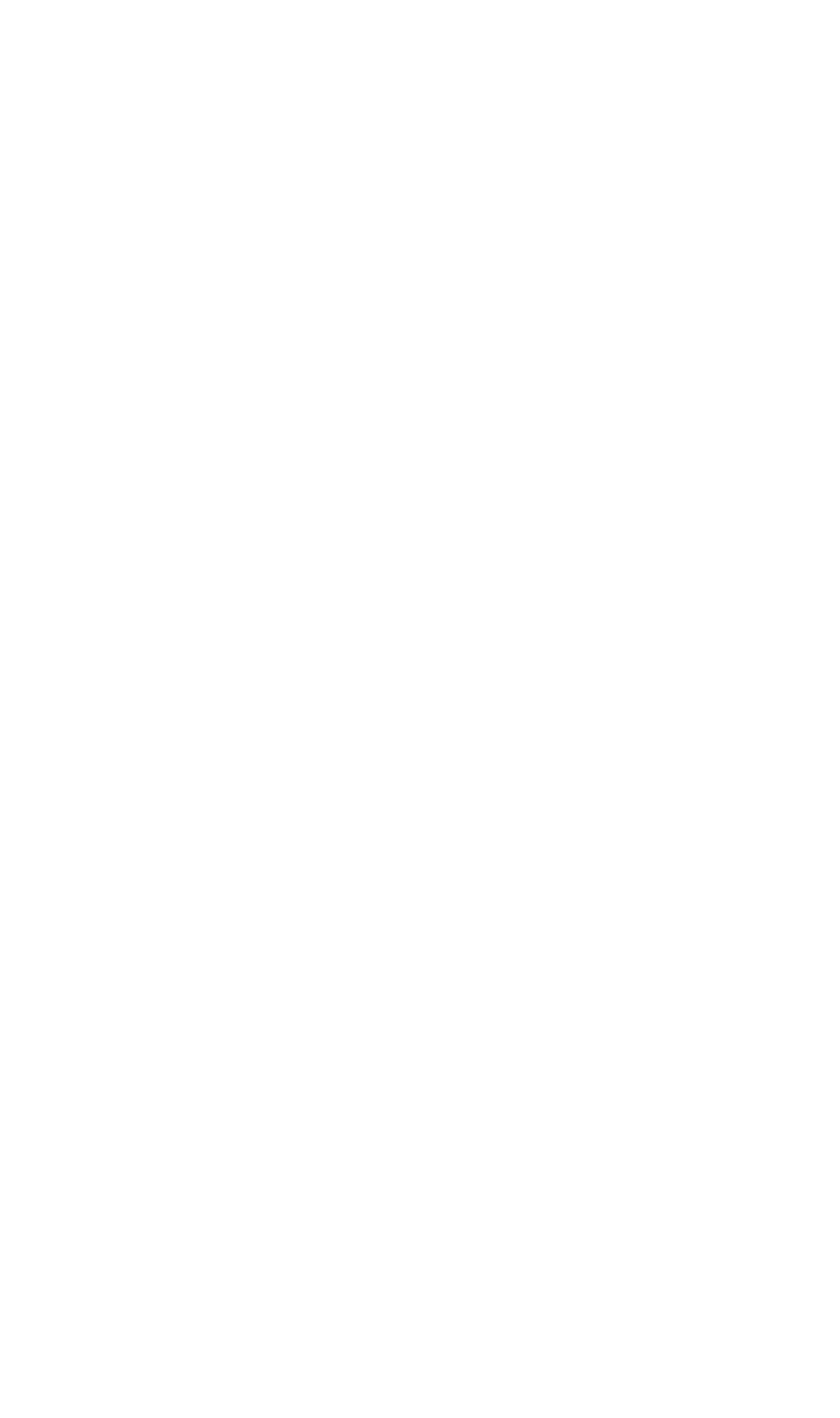# **Conditionality: The Law of Cause and Effect**

 Some Buddhists believe that the Law of Cause and Effect is simply a tool used to prod them into doing good deeds. This is not entirely correct. The Law of Cause and Effect according to the Buddha's teachings is not so simplistic.

Cause gives rise to effect—this is an inherent fact of life. The teachings of cause and effect are profound and operate with unfailing precision, more accurate than even the most advanced computers. Not only can we human beings not change the workings of cause and effect, even the gods cannot alter its path. The workings of cause and effect encompass everything in the universe and are the birthing ground of all conditions—past, present, and future. *The Nirvana Sutra* says categorically that the effects of helpful and harmful actions follow us like a shadow. Cause and effect spans the threefold dimension of time: past, present, and

1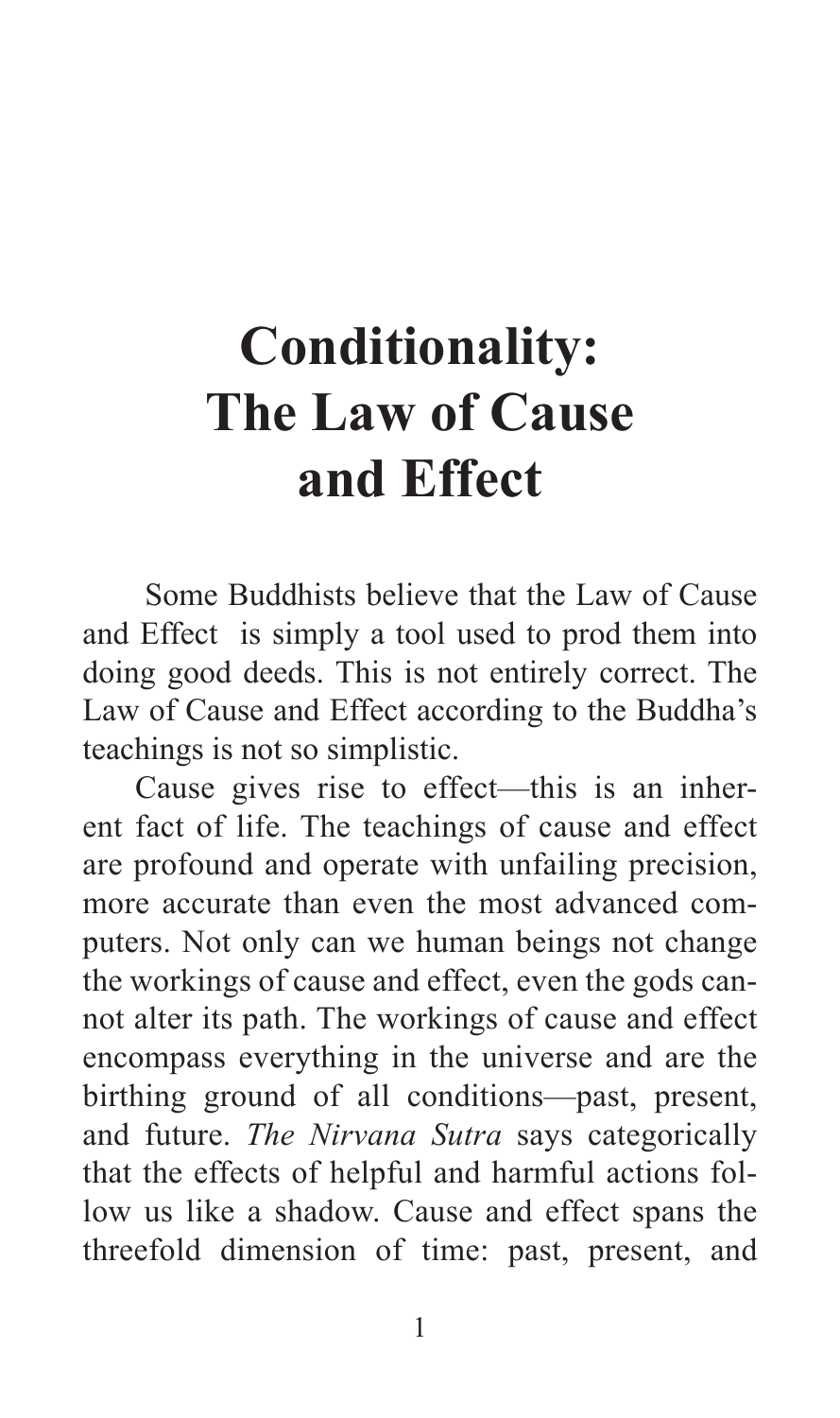future. A cause once generated will always produce its appropriate effect.

If the workings of cause and effect govern all things in the universe, then who or what, governs cause and effect? Cause and effect are inherent in the interdependencies of all phenomena and the multitude of forces thereby created. This is not unlike the balancing act of building a tower of cards; when we add or remove a card, the repercussion of any one such action permeates throughout the whole system. The way cause and effect are linked is both profound and unique. When we say we human beings cannot alter the laws of nature, we are saying that we cannot alter the workings of cause and effect. The workings of cause and effect are most intricate, and unless we are fully enlightened, we cannot even come close to comprehending them in their entirety. While we may not fear death or the unknown, we should always maintain a healthy fear of the workings of cause and effect.

In Buddhism, there is a very profound saying: "Bodhisattvas fear causes, sentient beings fear effects." The difference between bodhisattvas and human beings is the difference in perspective on cause and effect. Bodhisattvas refrain from creating ill causes, for they know an ill cause will bring an ill effect. Their understanding of this law is complete, and they always examine the effects of causes before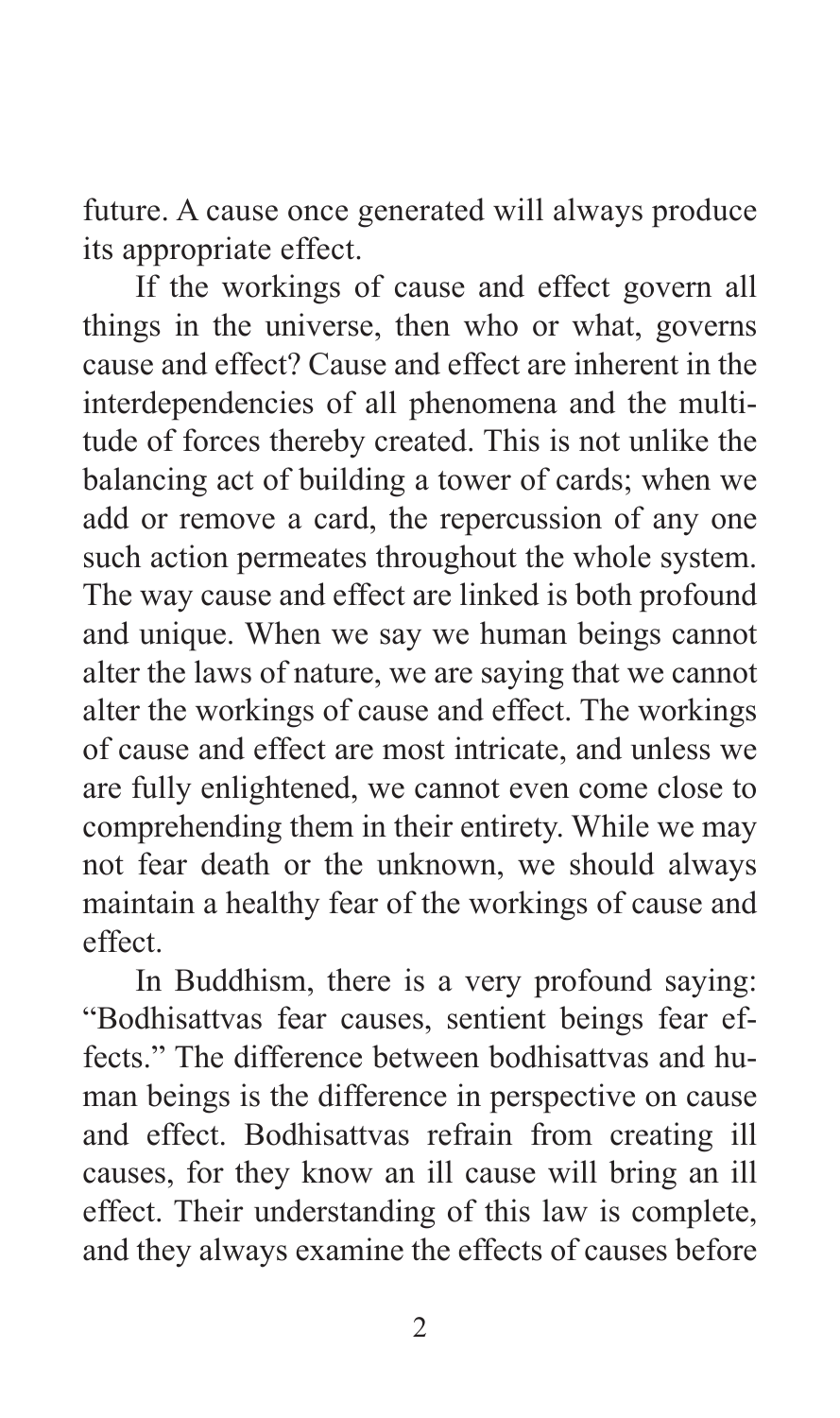they act. Sentient beings, on the other hand, are impulsive and often act without thinking through the consequences. While we do not show any fear of creating ill causes, we dread the ill effects they bear on us. Time and time again, we act out of delusion and end up paying dearly for our foolishness.

From a sociological standpoint, culture, ethics, and laws are the main forces that give society its structure. The scope of a society's laws is finite, and the ability of a culture to curtail behavior is limited. The effect of these externally imposed boundaries cannot compare to the impact that an understanding of cause and effect would have on us. If we are always mindful of cause and effect, we can use this to guide our actions. We will understand that our circumstances, be they good or bad, are our own doing. If all of us can come to this level of understanding regarding cause and effect, we will always be mindful of our thoughts and actions, and the world will be a much better place.

Regardless of whether we believe in the teachings of cause and effect, we are all subject to its workings. No one can take our place in the workings of cause and effect. This is true from the very small, inconsequential causes to the life-changing ones born of our thoughts and actions. When a little boy plays with a knife and cuts himself, even the most loving mother cannot experience the pain that the child must feel.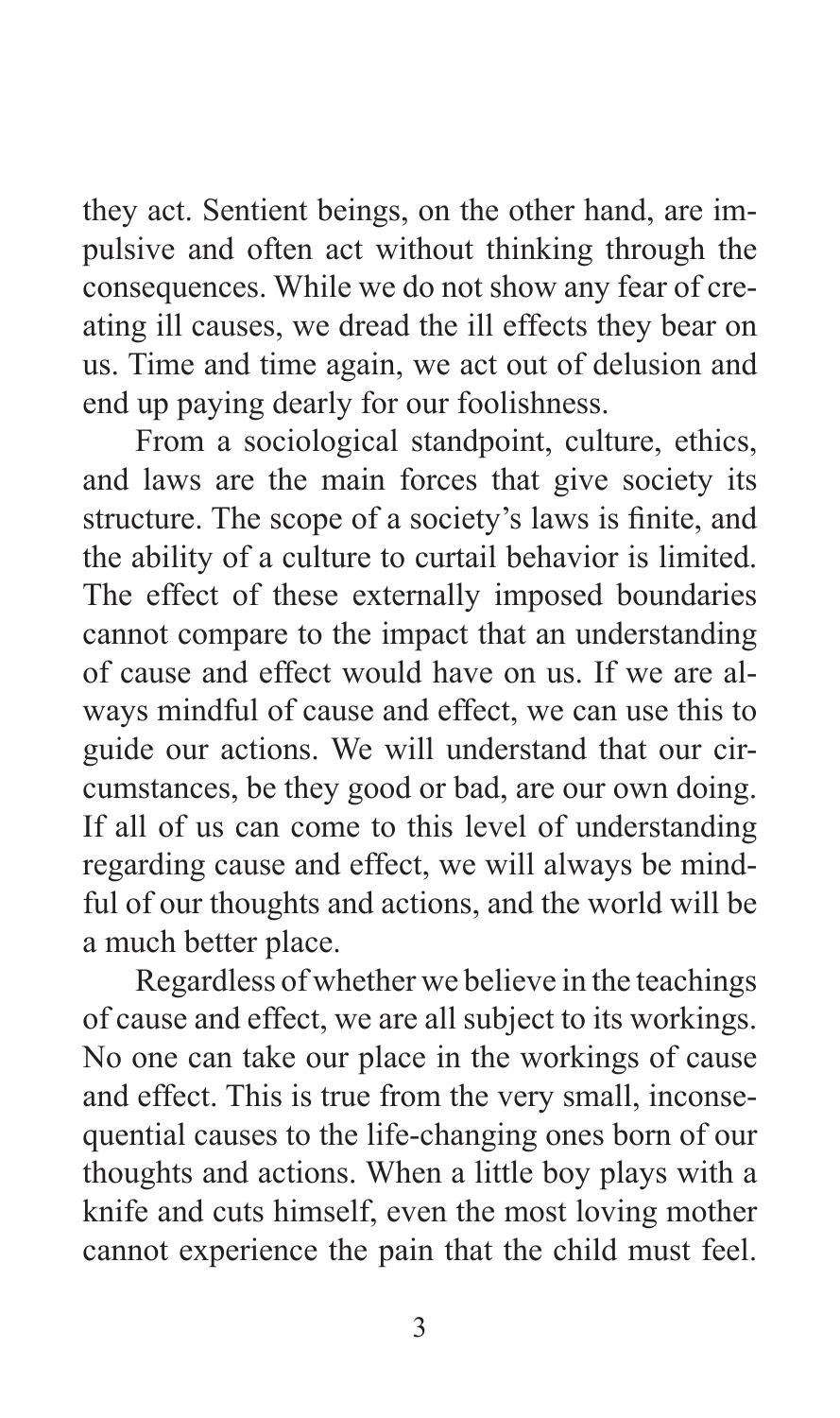We all have to bear responsibility for our thoughts and actions; no one can stand in our place when the effects unfold.

In the first two sections of this discussion, we are going to look at cause and effect from the standpoint of everyday living and our relationships with others. In the last two sections, we will examine how cause and effect play out over time and how it can be a guide to our actions.

## **I. Looking at Cause and Effect in Everyday Living**

The workings of cause and effect are not only confined to the arena of religious activity. Even in our everyday lives, there are infinite examples that attest to how it functions. Take the simple act of eating. We eat everyday. Why? We eat because we are hungry. Hunger is the cause, and eating is the effect. After we eat, we no longer feel hungry. In this instance, eating is the cause, and the sense of fullness is the effect. When the weather turns chilly, we put on more clothes to keep ourselves warm. One cause leads to another as inevitably as day turns into night.

Look around you; some of us are born into families of wealth while others are born into more humble circumstances. We all live in different countries. Why do some of us live in prosperous places, while others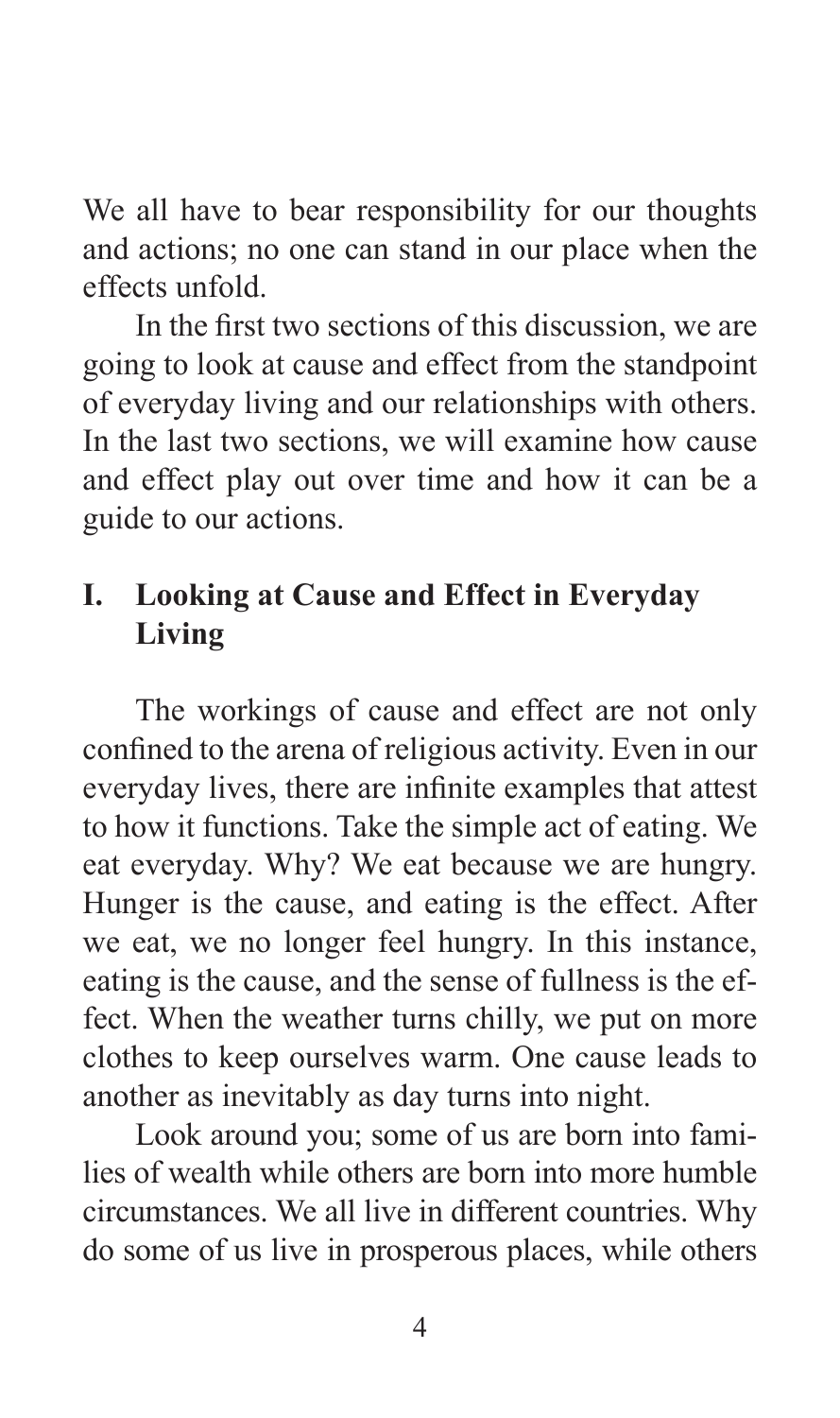live in countries that are plagued by poverty and turmoil? Some of us live long lives, while others die tragically young. This is not because there is some god playing favoritism or that life is simply unfair. All of our circumstances are due to the varying causes and conditions we have planted in the past. Depending on our past causes, we now reap their effects. Causes breed effects, and the two cannot be separated.

In Buddhist literature, there is a verse about the role conditionality plays in determining our future rebirths:

*My flesh, sentient beings' flesh— Names different, nature the same. Of the same nature, Taking on different forms.*

*Let [the animals] suffer pain and agony, While I enjoy their sweet and tender flesh. Without waiting for Yama to judge; We ourselves can imagine what the consequences shall be.*

For just a moment of satisfaction for our taste buds, we cause the deaths of many animals, taking the young from their mothers or the parents from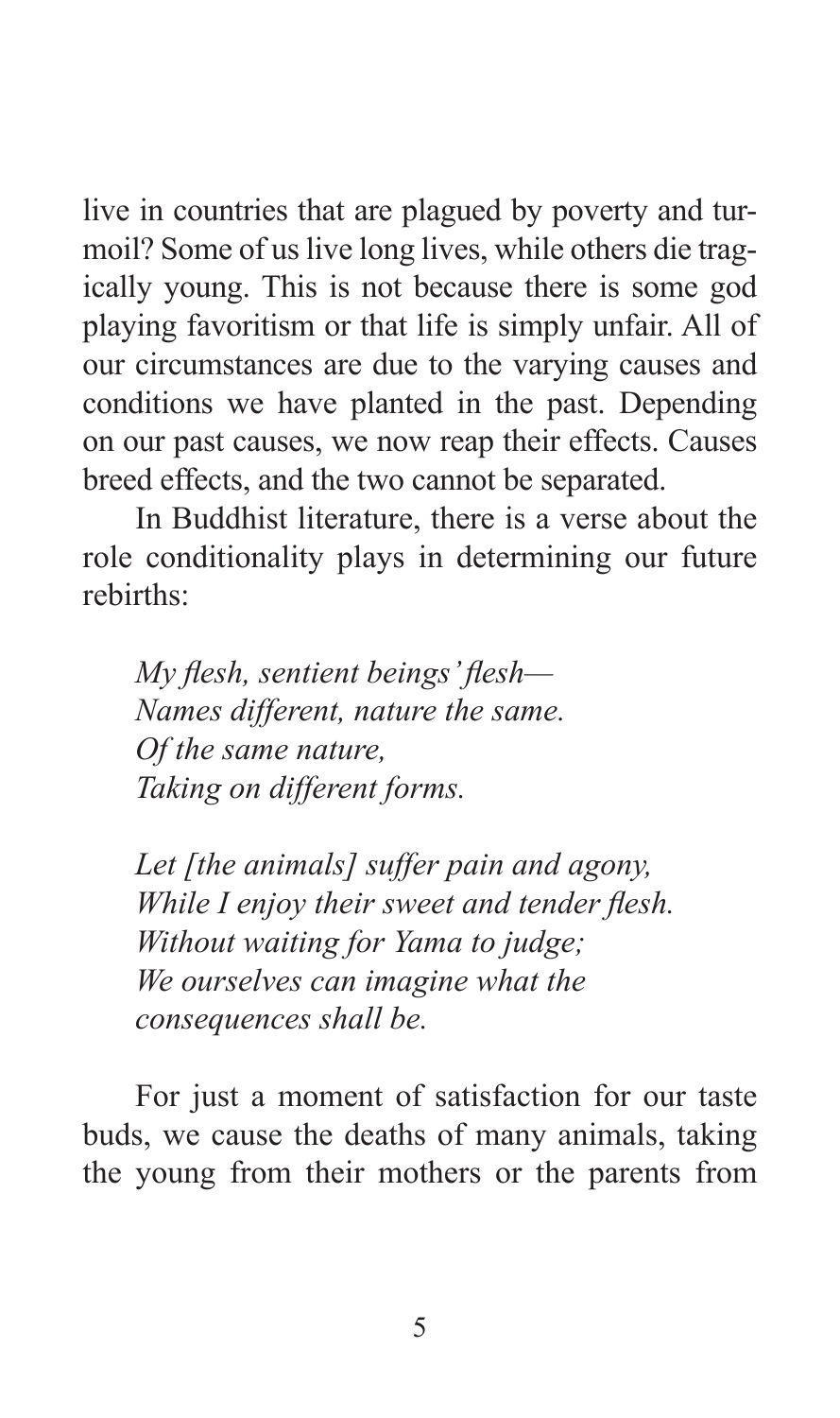their young. The collective karma<sup>1</sup> of these killings may well be the future cause of an awful war. Additionally, the desire for ever more exotic food has driven many species to the edge of extinction, indirectly upsetting the balance of our ecological systems. We only have one earth; knowing that we may be reborn into this world many times over, it is in our own interest to preserve what we have.

Though the workings of conditionality may not be immediate and transparent, we should not doubt its functioning. Causes always yield effects. It is this interlocking web of causes and effects that gives rise to all phenomena. Our actions, or karma, are stored in our alaya consciousness<sup>2</sup> and become the seeds of future results. Our circumstances, whether they are fortunate or not, are the result of previous causes: there is no element of luck involved. Here is a verse that sheds some light on our common predicament:

*Longevity comes from compassion; Early death comes from acts of killing. Dignity comes from tolerance; Poverty comes from Being miserly and greedy. Status comes from being respectful;*

<sup>1.</sup> Karma means actions and gives rise to causes.

<sup>2.</sup> Storehouse of consciousness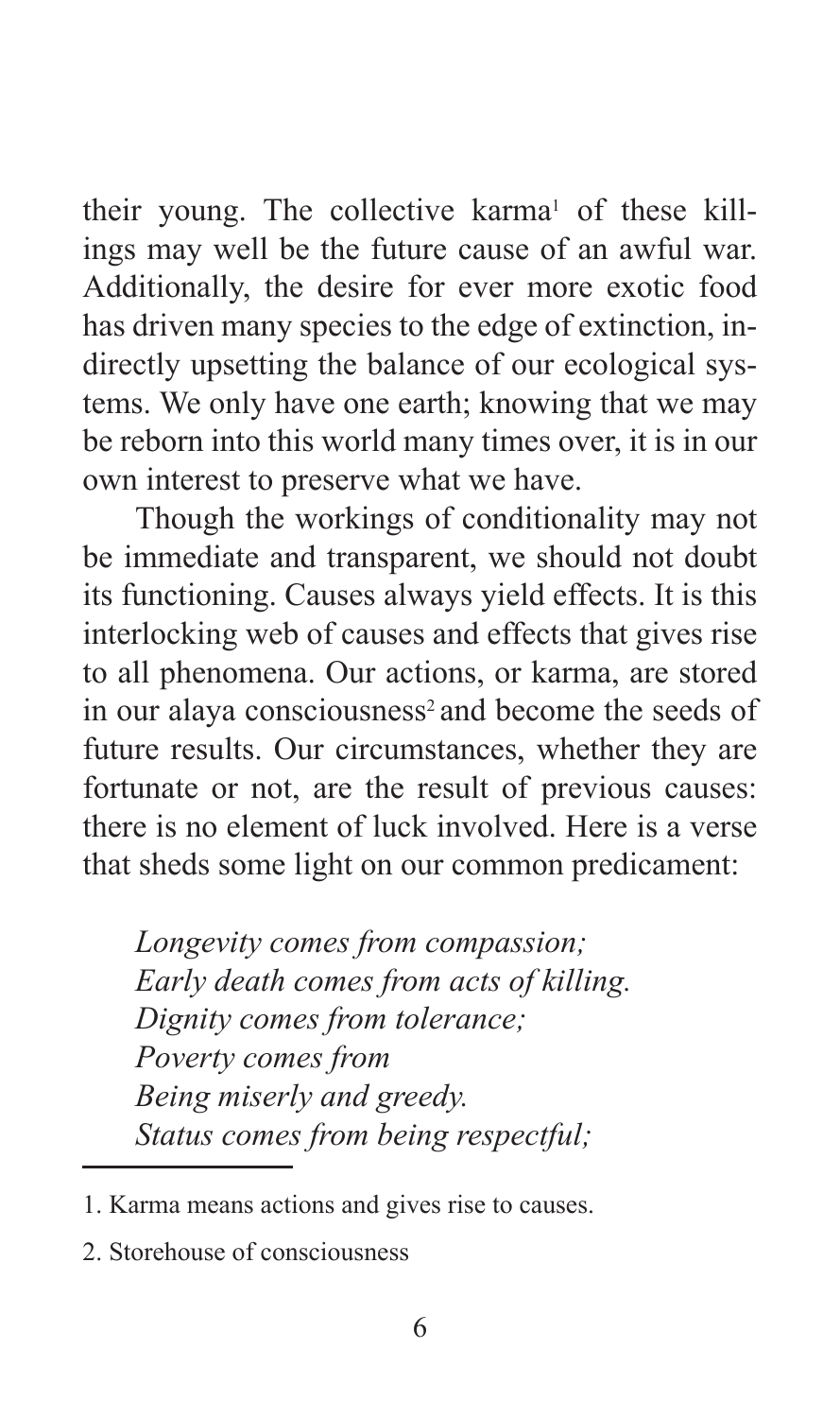*The lack of status comes from pride. Muteness comes from slander; Blindness and deafness Come from lack of faith. Impaired faculties and deformities Come from violation of the precepts; Wholeness in the body is The result of upholding the precepts*

The moral of this verse is that we determine who we are. On the other hand, we should treasure our present blessings and not take things for granted. On the other hand, we should always sow the seeds of good effects. Along the same line, Zhuzi (an ancient Chinese philosopher) used to teach his children with this verse:

*A bowl of porridge, a bowl of rice contemplate, they do not come easily. A bit of silk, a piece of thread—always appreciate how precious they are. Plan before a storm; do not start digging a well when thirsty.*

In this world, there is no effect without a cause, and there is no cause that does not yield an effect. Additionally, there is no effect that is inappropriate for its cause, and there is no cause that will not yield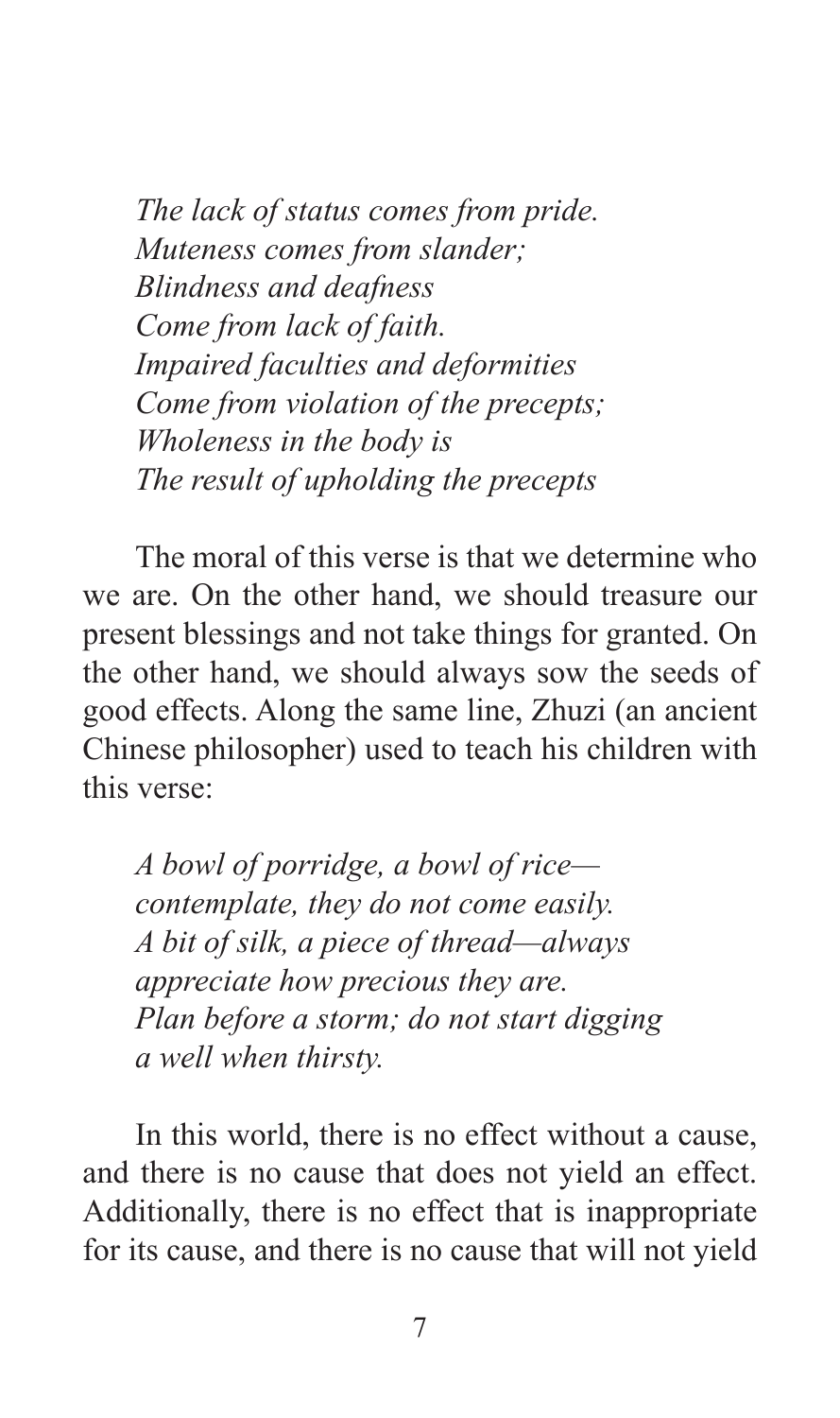its due effect. Ultimately, we determine cause and effect.

### **II. Looking at Cause and Effect in Our Relationships With Others**

Look! We all live in different countries and various places. I may not know you, and you may not know me. On the surface, it seems there is a lot of random disconnectedness in this world. Actually, we all share some common causes and conditions. In the sutras, it is said that if one has the ability of looking into the past and the future, one will see the multitude of sentient beings who were or will be our parents, siblings, or relatives during our many lifetimes.

The following story illustrates how related we are. Once, there was a family celebrating a wedding. The house was filled with guests: family members, relatives, and close friends. Tables spilled out onto the street, and music filled the air. Everyone was in a festive mood. It happened that a monk walked by. He stood by the door, shook his head and sighed. Some of the guests were baffled and asked him why. The monk answered with the following verse:

*Cows, sheep, animals sitting at the table: Grandmother from a past life Is now the bride*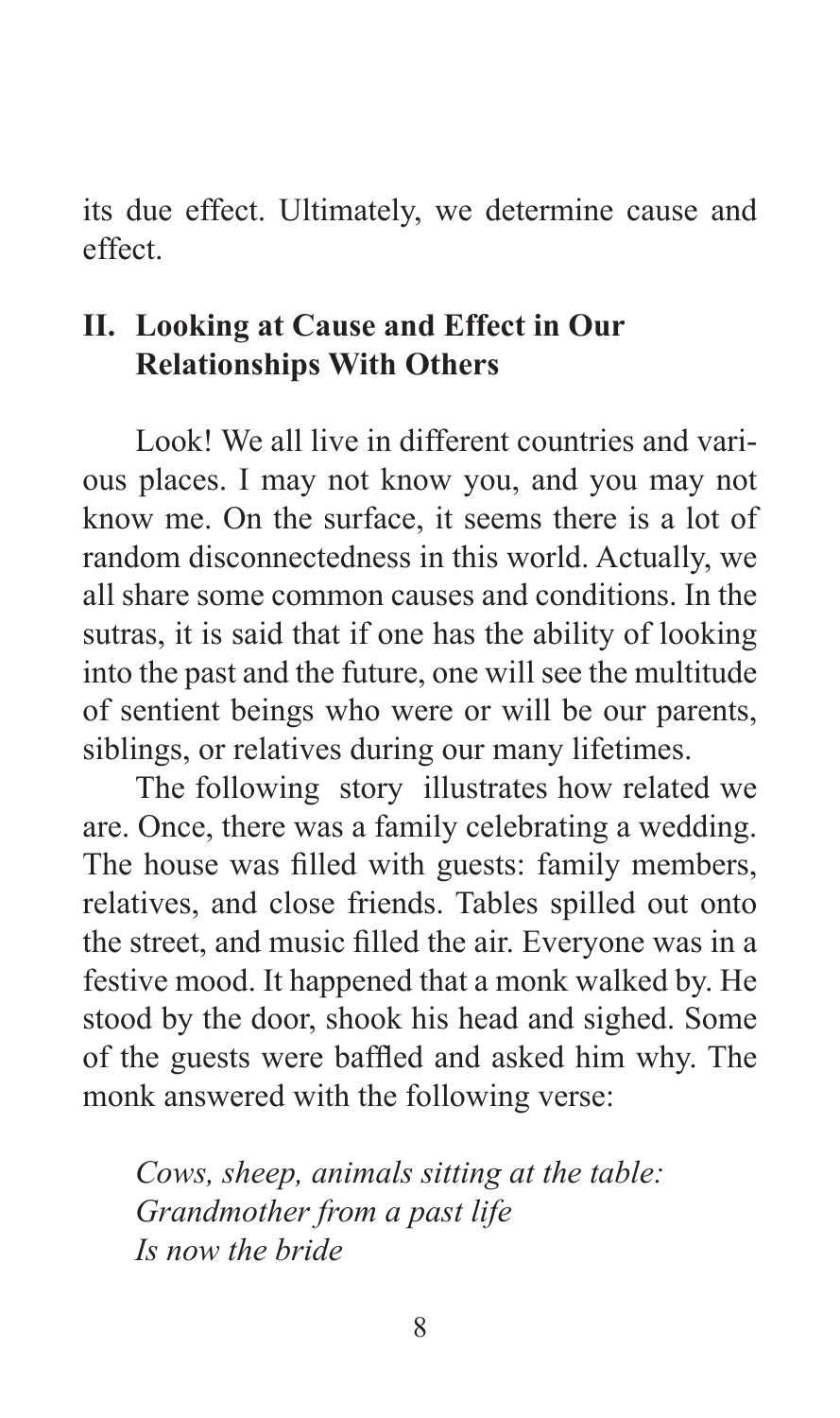## *Beating drums in the hall, Hitting grandpa's skin Cooking in pots, the aunts.*

In this verse, the monk looked at familial relationships in the context of conditionality. The bride was once the grandmother in a past life. Many family members and friends sitting at the table were cows and sheep in their previous lives. The skin of the drum was made from the skin of a cow who was once the grandfather of the mother. The animals that were being cooked in the pots were the aunts from a previous life. When we pass away, our individual cumulative karmic force determines the realm of existence into which we are reborn. While we are of the same nature, each person's delusions differ in form and severity, giving each of us a different phenomenal existence. In our infinite rebirths, we meet and part. While we may be related in one life, we may be total strangers in the next.

Taiwanese newspapers once carried the following story, from which you can draw your own conclusion about how cause and effect influence the relationships we have with others. The story began with a young man who had a terrible fall while mountain climbing in Taitung. Because of the severity of the fall, he suffered a serious concussion. In order to save the young man, the medical personnel on the scene decided to call in a renowned neurologist from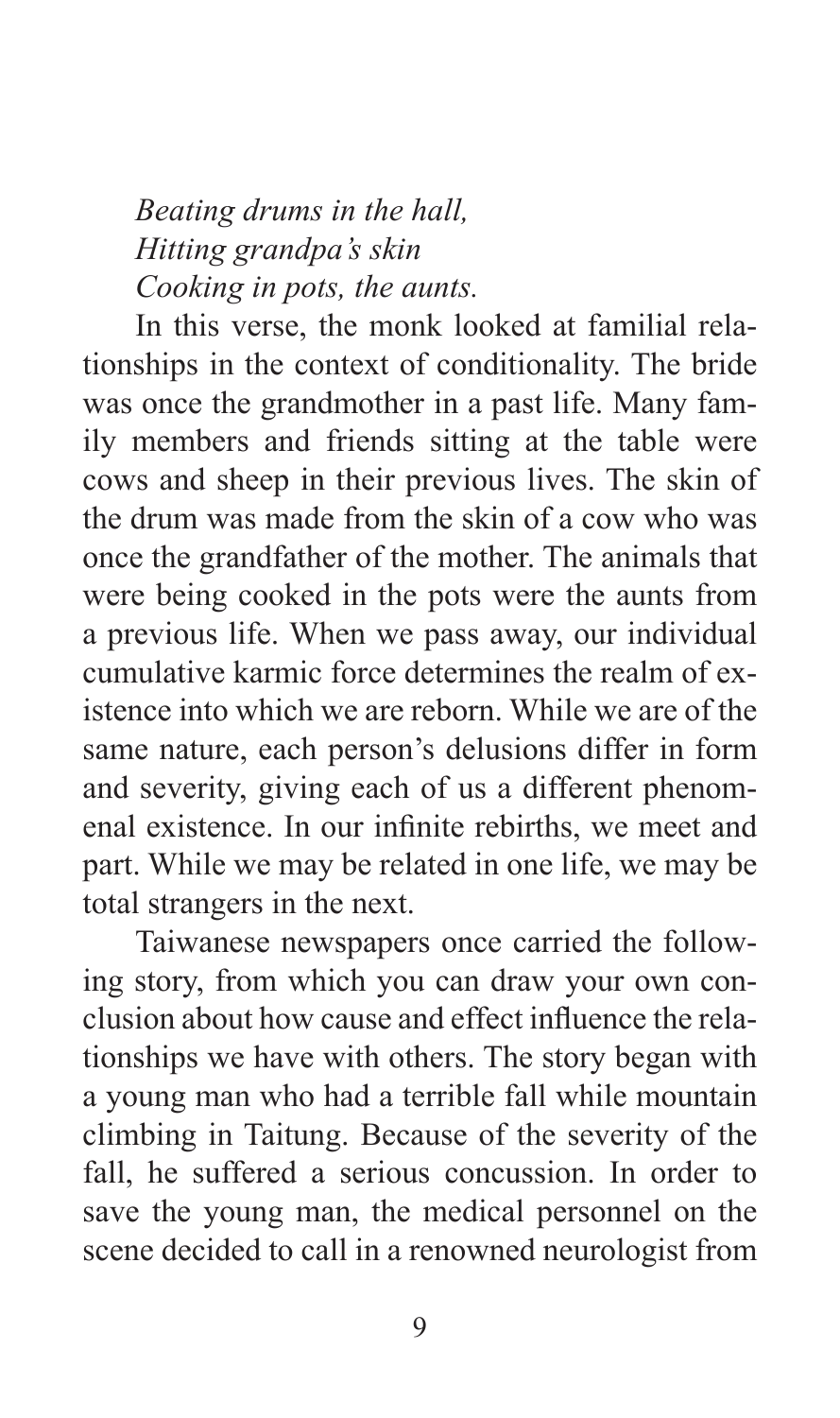Taipei which is quite a distance from Taitung. The doctor was at first most reluctant but out of compassion he finally decided to make the trip. He packed his car with the necessary medical supplies and headed south. Unexpectedly, half way into his drive, a middle-aged man in a leather jacket stopped the car and ordered the doctor out, saying, "Get out. I need the car"

The doctor immediately explained, "You don't know what you are doing. I am a doctor on an emergency call to save a patient." The carjacker did not wait for the doctor to finish and pulled him out of his car. The doctor had no choice but to hitch a ride from strangers. When he finally arrived at the scene of the accident, many hours had passed and the young man had already died. The medic on the scene was very angry with the doctor for his tardiness and told him that he was about an hour late. When the doctor approached the victim, he saw a middle-aged man beside the dead man crying, "My son, my son." The doctor took a look at the middle-aged man and immediately recognized him as the person who had carjacked his car earlier. He grabbed the man by his jacket and said, "It is you who caused your son to die."

The man in the leather jacket was the victim's father. In trying to get to the scene to see his son, he indirectly caused his son's death. Our relationships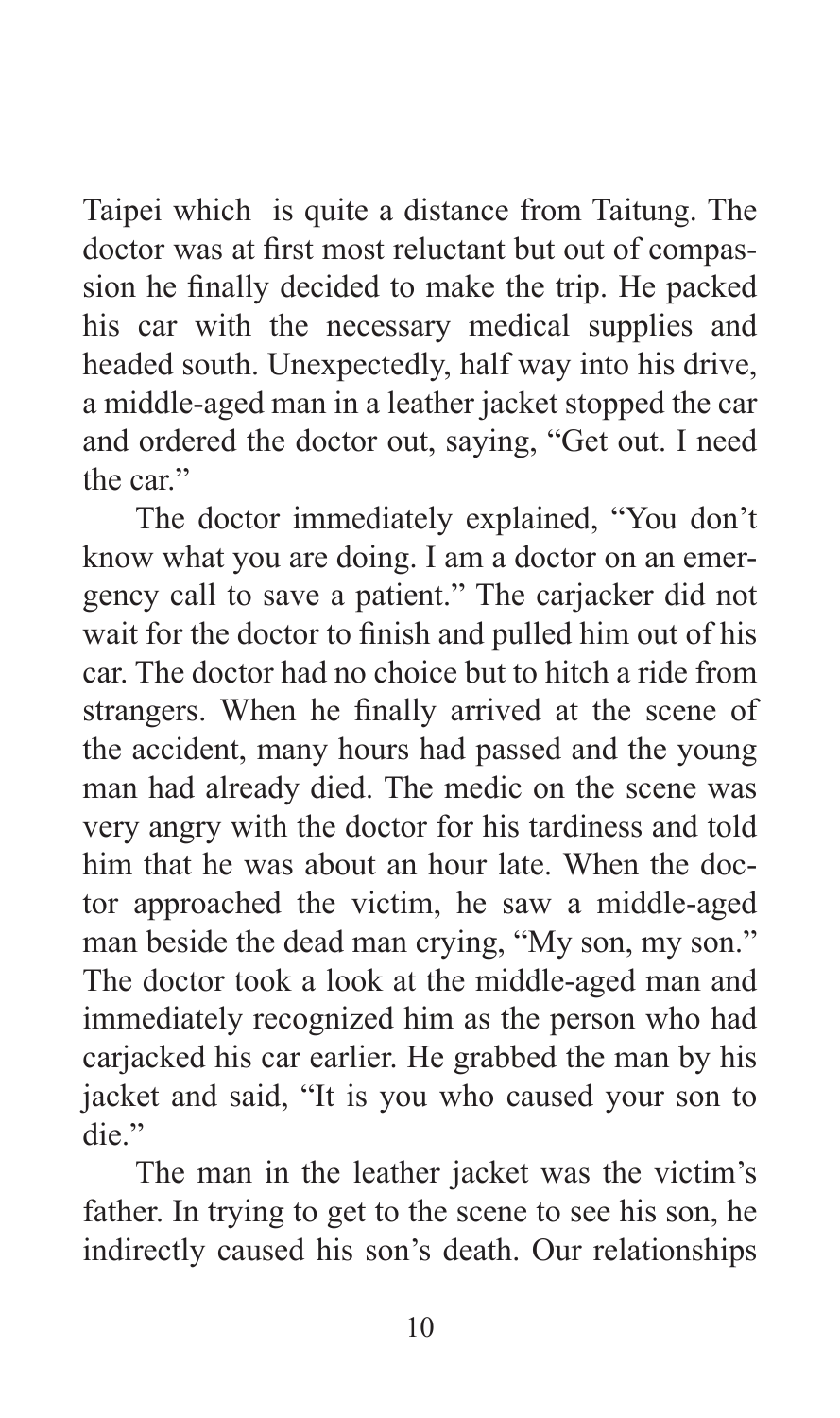with others are governed by the Law of Cause and Effect, which often works in mysterious and complicated ways. Sometimes, in trying to love our children, we unknowingly put them in harm's way. A famous scholar in ancient China, Si Mawen, once wrote, "Save a fortune for your heirs; they may not get to enjoy it. Collect books for your heirs; they may not be able to read them. In the dark and unknown, the ultimate answer is to accumulate merit and [set a good example] for our children." This is food for thought regarding our relationships with our children.

The realm of enlightenment and Buddhahood is beyond our comprehension; the workings of cause and effect are equally profound and wondrous. When we truly understand the deep meaning of cause and effect, in essence we understand the Dharma. Conditionality pervades all our relationships, and as such, it behooves us to treasure them all. When we comprehend the meaning of cause and effect, we will not hesitate to practice love that is grounded in oneness. When we help others, we are in fact helping ourselves. This is the joy of the Dharma.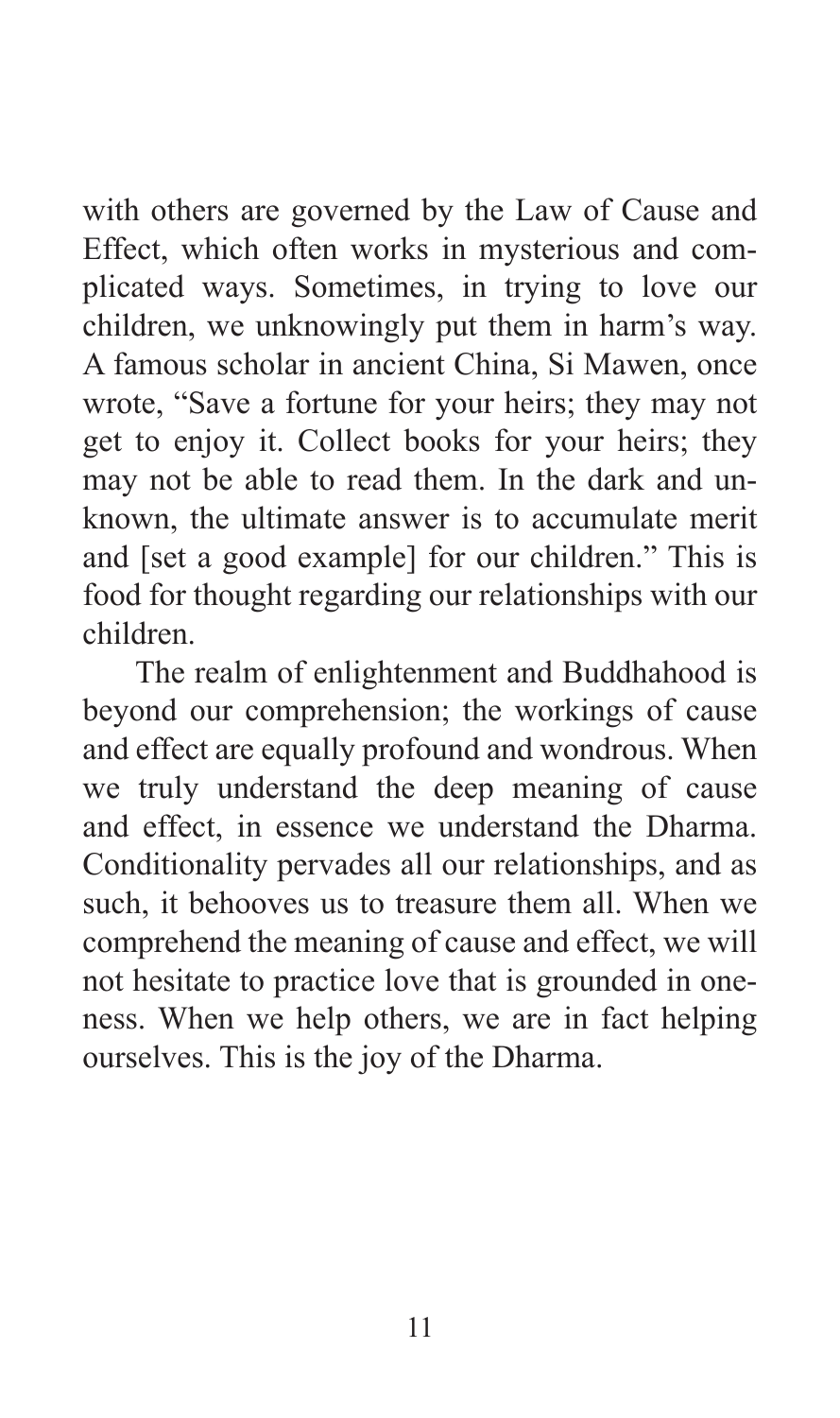#### **III. Looking at How Cause and Effect Play Out in the Past, Present, and Future**

From the point of view of time, cause and effect span the threefold dimension of time, linking us from the past to the present and from the present to the future. Some causes produce effects in the present life, while others produce effects in the next life, and some others still produce effects many lifetimes later. Actually, this is not hard to visualize. For example, some plants that are seeded in the spring yield fruit in the fall. This corresponds to producing effects in the present life. Some plants take a year to bear fruit. This is similar to producing effects in the next life. Then there are some plants that will take years before beginning to bear fruit. This is analogous to producing effects many lifetimes later. A Chinese proverb says, "[Not that causes] are without effects; the time just hasn't come yet." The workings of conditionality never misfire; it is just a matter of time before the effect becomes apparent.

When we observe the world around us, we may sometimes wonder if life is nothing but a series of random events. We may have heard people say, "Mrs. Zhang is such a nice lady. She is a vegetarian, practices the Dharma religiously, and gives to all kinds of social causes. Unfortunately, however, she is also a most unlucky person and has experienced a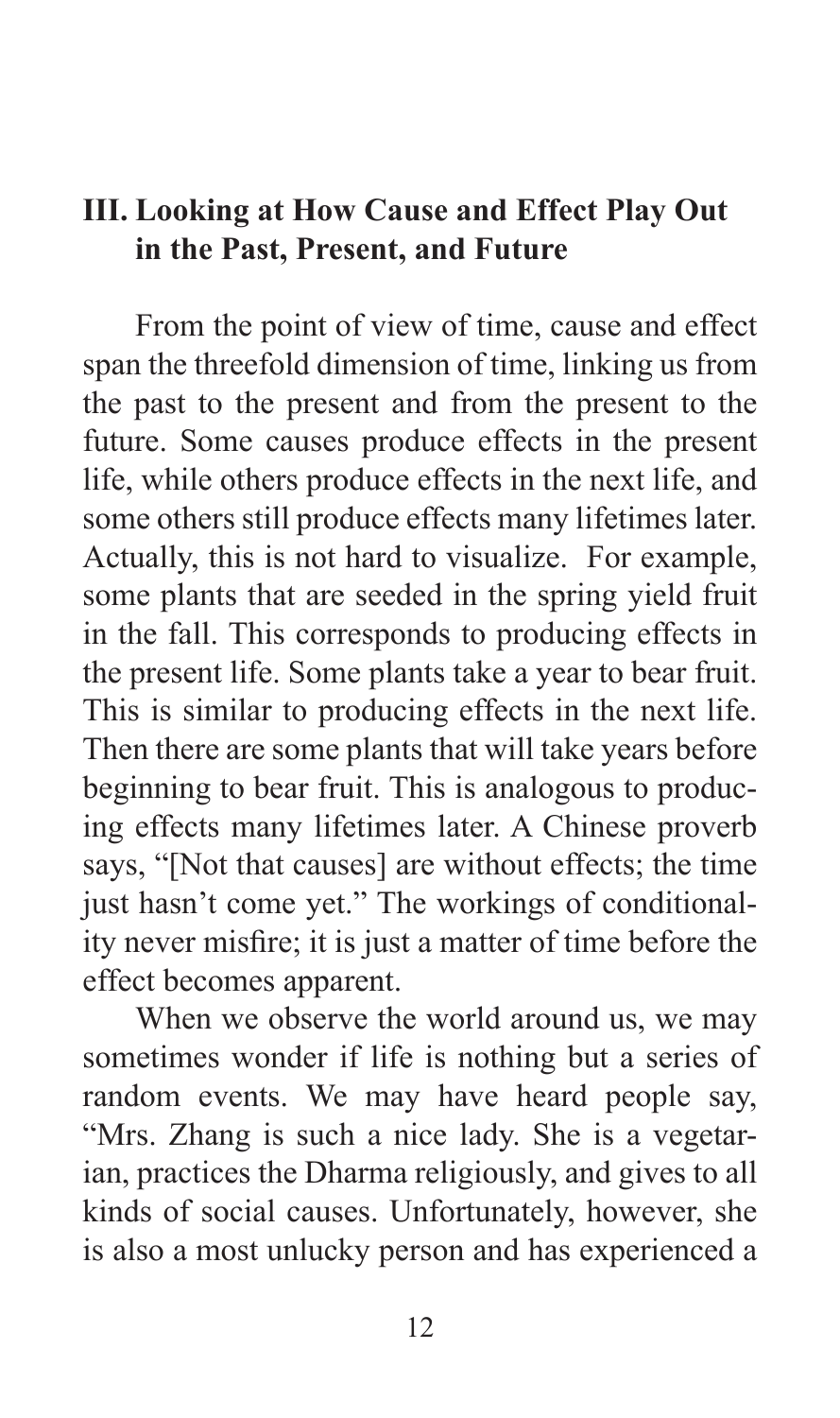great deal of misfortune. This is most unfair—why do so many bad things happen to such a nice person? How can anyone believe in conditionality? At other times, we may come across this type of comment: "That person is such a crook. You would think that he should have to pay for all the horrible things he has done. But instead he is rich and powerful. People look up to him. Will he ever have to pay?" True, when we see bad things happen to good people, or vice versa, our faith may be called into question. Actually, there is nothing here that is inconsistent with the Law of Cause and Effect. Let us go back to the example of Mrs. Zhang. The reason that she does not yet have a chance to enjoy any good fortune is because of her "karmic debts" from the past. Once her "karmic debts" are burned up through the process of doing good, good fortune will await her. As to those who seem to be able to forever evade the retribution of their bad actions, it is because they have stores of merit from their past lives. When their store of merit is consumed, then the effects of their unwholesome actions will come knocking at their doors.

Once, there was a monk who pledged to build a temple at a certain location. In ancient China, the method used to raise funds was different from that used today. Instead of asking for donations, the monk would sit or stand at the site of the future temple and recite sutras or teach the Dharma, hoping to move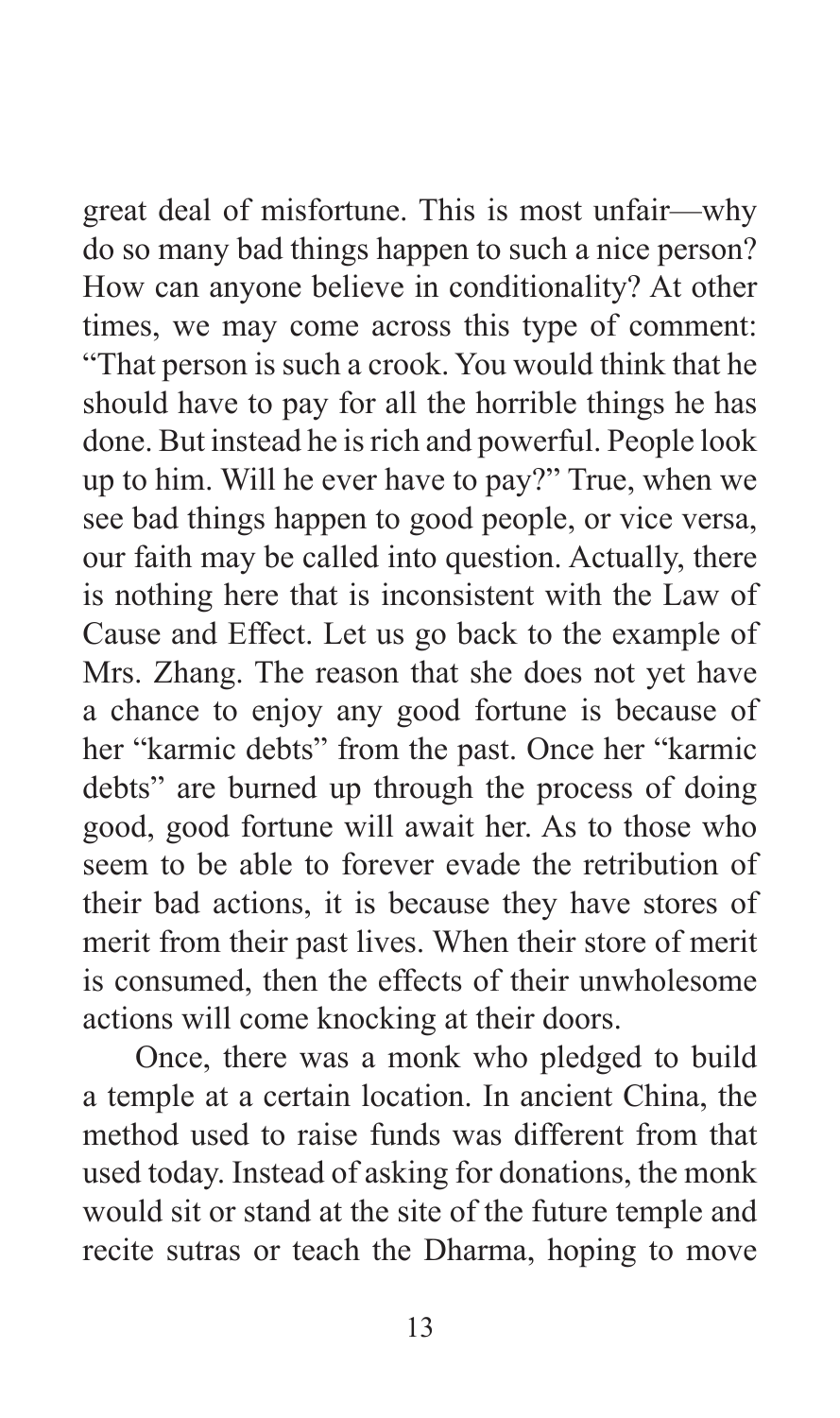the community to action. For three months, this elderly monk sat at the locale and recited the sutras, but no one paid him any attention, except for a young boy selling hotcakes on the street for a nearby shopkeeper. The young boy could not bear to see the elderly monk unable to realize his vow, and compassion arose in him. He thought to himself, "This poor monk. Maybe if I give him the money from the hotcakes, I can help him realize his vow." The boy offered the money he got from selling hotcakes to the monk. When news of this boy's gallant action spread, the villagers reflected on their own nonchalance and felt embarrassed about their parsimony. By word of mouth, people came from all over to offer help to the monk. In no time, the monk collected enough money to start construction. The monk was very moved by the boy's compassion and said to him, "My little friend, your compassion today has had an enormous impact. You are a great Dharma friend to our temple. If there is anything I can do, please do not hesitate to ask." The young boy just smiled and went his way.

When the boy returned to the store, he did not have the money to give to the shopkeeper. The owner was livid and fired the boy on the spot. With such short notice, the little boy was not able to find another job and had to beg for a living. Things went from bad to worse; not only was he poor, he came down with an infectious disease and consequently lost his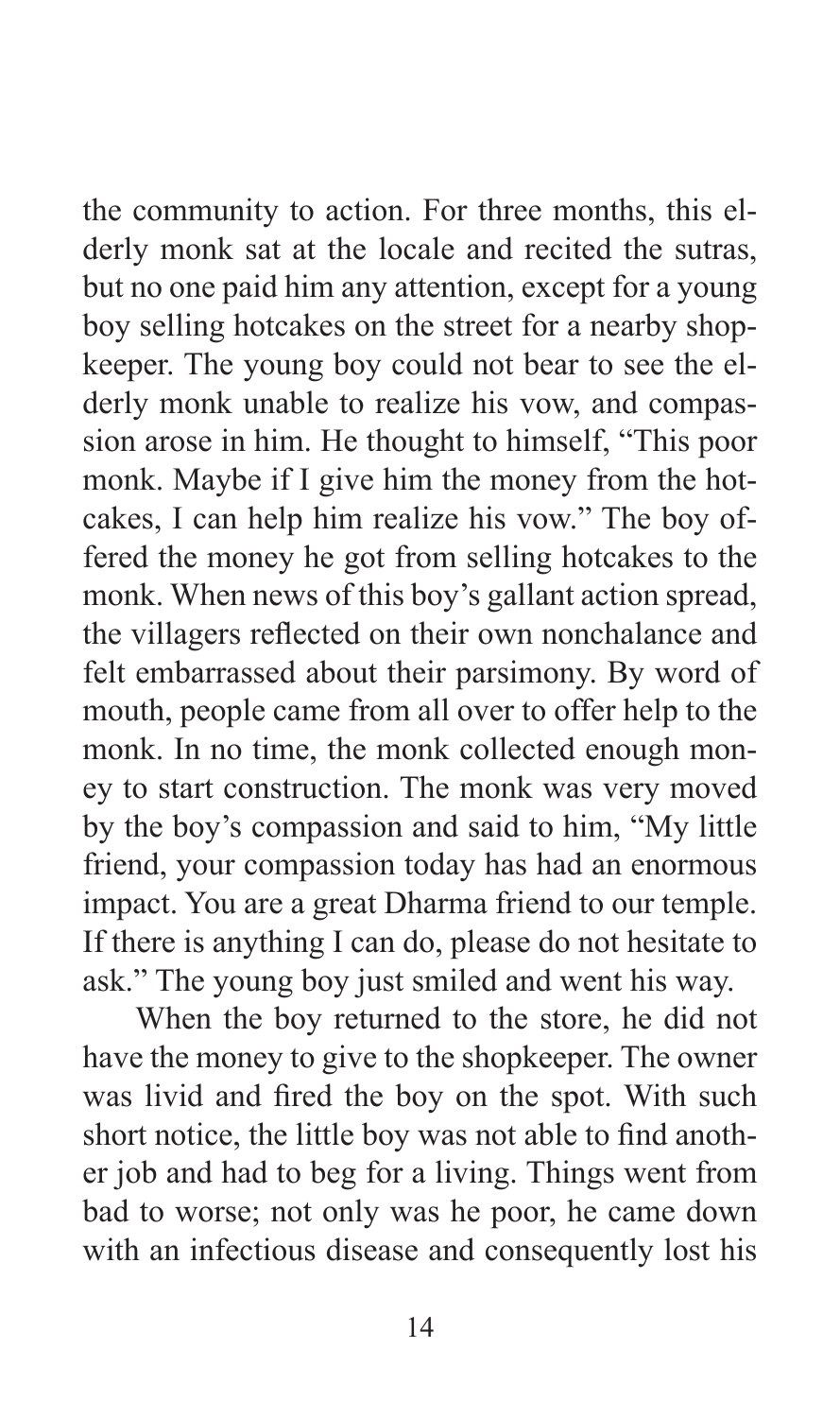eyesight. With nowhere to turn, he suddenly recalled what the monk had said to him and decided to go to the temple for help. Now, this monk had attained the ability to see into the future and knew beforehand that the little boy would come to him for help. During the night, he gathered all of his followers together and left word saying, "Tomorrow, our great patron will be here. I want you all to be ready to receive him and show him the utmost respect."

The next day, everyone got up early in the morning to clean and dust. They waited and waited, but no one of importance came to the temple. Later, the elderly monk asked the monk in charge of hospitality, "Did our great patron grace us with his presence?"

"I did not see any great patron come to the temple today."

The elderly monk asked further, "Are you telling me that no one came today?"

"No one. Oh, only a small blind beggar boy called. He insisted on coming in, but I was afraid that he would be in the way when the great patron arrived. So, I gave him a few pieces of bread and asked him to leave"

The elderly monk was flabbergasted and said, "You've made a great mistake. That little boy is our great patron. Please hurry and see if you can catch up with him and invite him back." The young monk did as he was told and quickly caught up with the little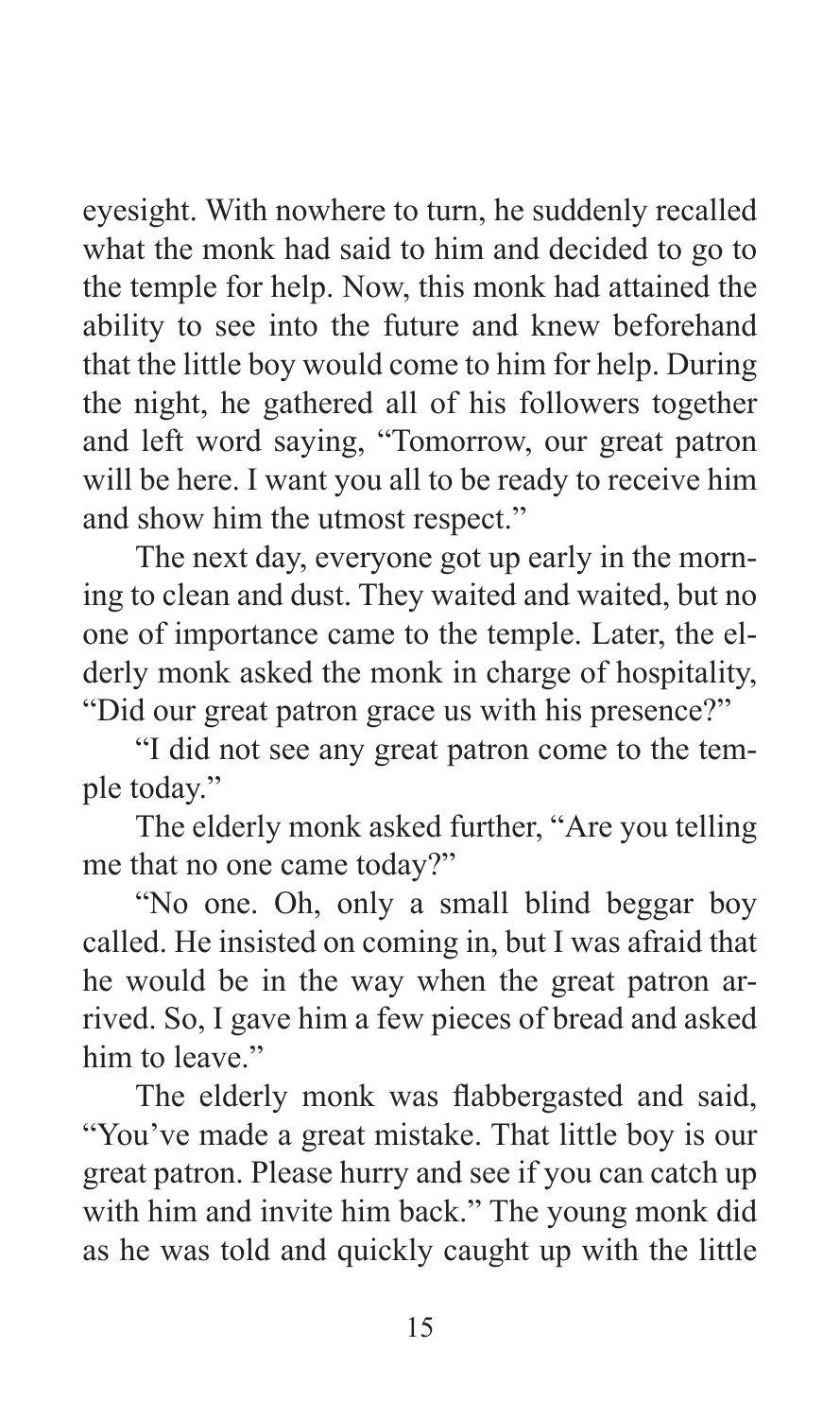beggar boy. He invited the boy back to the temple and prepared a guest room so that the boy might stay in the temple for a while. Unfortunately, one night when the little boy went to the outhouse to relieve himself, he fell into the latrine pit and drowned.

When people in the village heard what had happened to the boy, they discussed among themselves, "Look, how can we say that the Law of Cause and Effect is functioning here? Everything was going along just fine when the boy sold hotcakes for the storeowner. His luck took a turn for the worse ever since he gave money to the monk to build the temple. First, he became a beggar; then he became blind. Just when he thought things were looking up, he drowned in the temple outhouse. How can we believe in the Law of Cause and Effect?"

Comments like this quickly reached the elderly monk. He gathered everyone together to address their concerns. He said, "Because of his past karma, this little boy had to lead three difficult lives. In this lifetime, he was faced with poverty. In his next life, he was destined to be blind, and in the third lifetime, he was destined to die an accidental death in an outhouse. His compassion in helping to build the temple earned him great merit, and he was able to burn off his karmic debt in one lifetime. In this way, he did not have to suffer through two more misfortunate rebirths. He is now being reborn into one of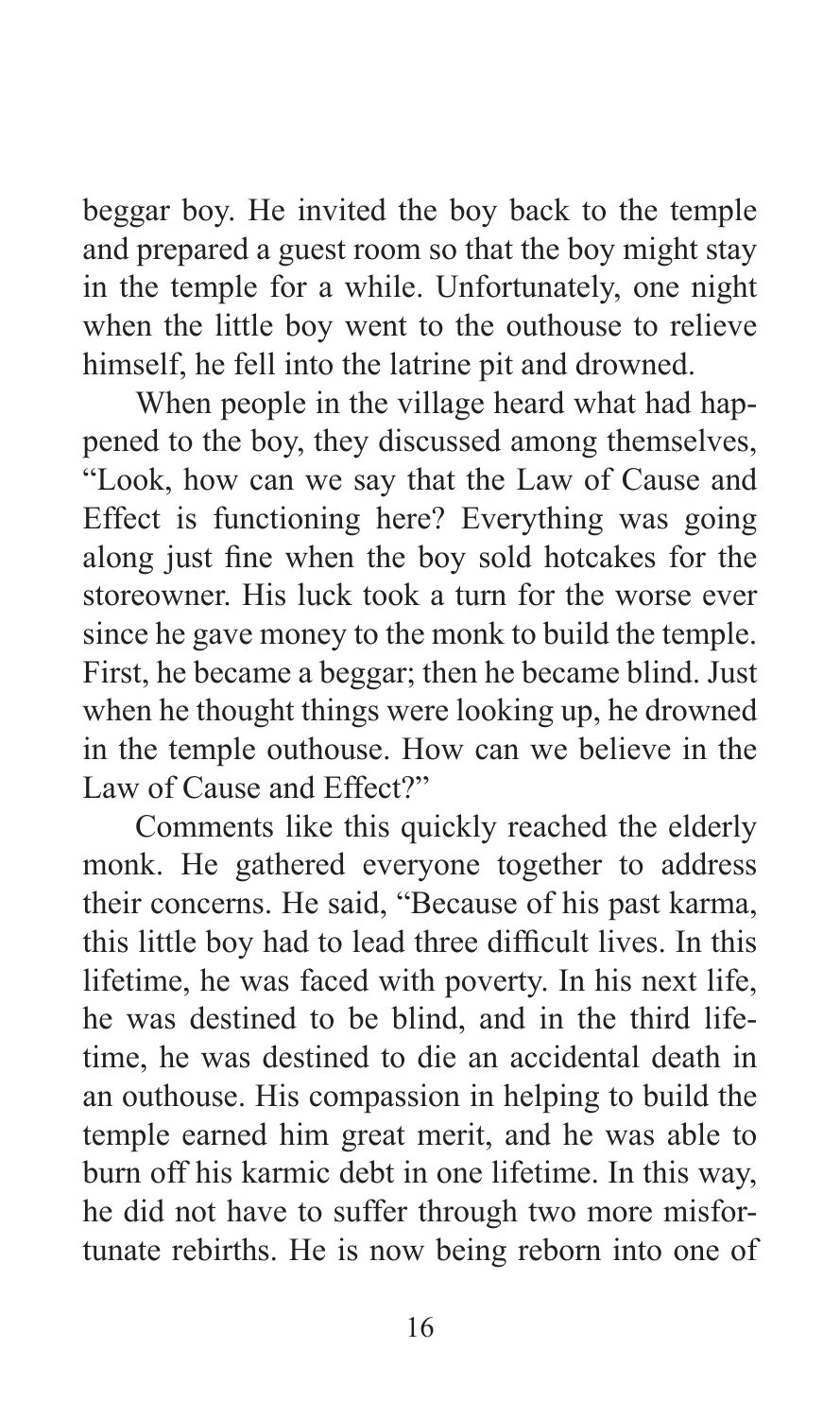the heavens. We are the creators of our own circumstances; cause and effect follow us like our shadows. Due to our ignorance of the past and future, we tend to look at our turn of events out of their proper context. How can we say that our actions would not yield their corresponding effects!" After the monk had spoken, everyone was moved, and they began to see the wondrous workings of cause and effect.

In the sutras, we come across this saying: "Hundreds and thousands of kalpas may pass, but our karma does not disappear. With the right cause and conditions, we will reap its effects." What this means is that the seeds we sow with our actions, whether good or bad, will not disappear regardless of how much time has passed. Like a seed that sprouts under the right conditions, our causes will bear effects when the right conditions come to pass.

The workings of cause and effect span through the past, present, and future. Even though we are not able to see into the past or future, we can see what happens in the present. The sutras say, "If we want to know the causes we have planted in our past lives, our experiences in this life are the effects. If we want to know what our circumstances will be in the next life, just look at the causes we are planting in this life." While we may not be able to do anything about our past causes, we are in control of the present and the future. If we understand that our circumstances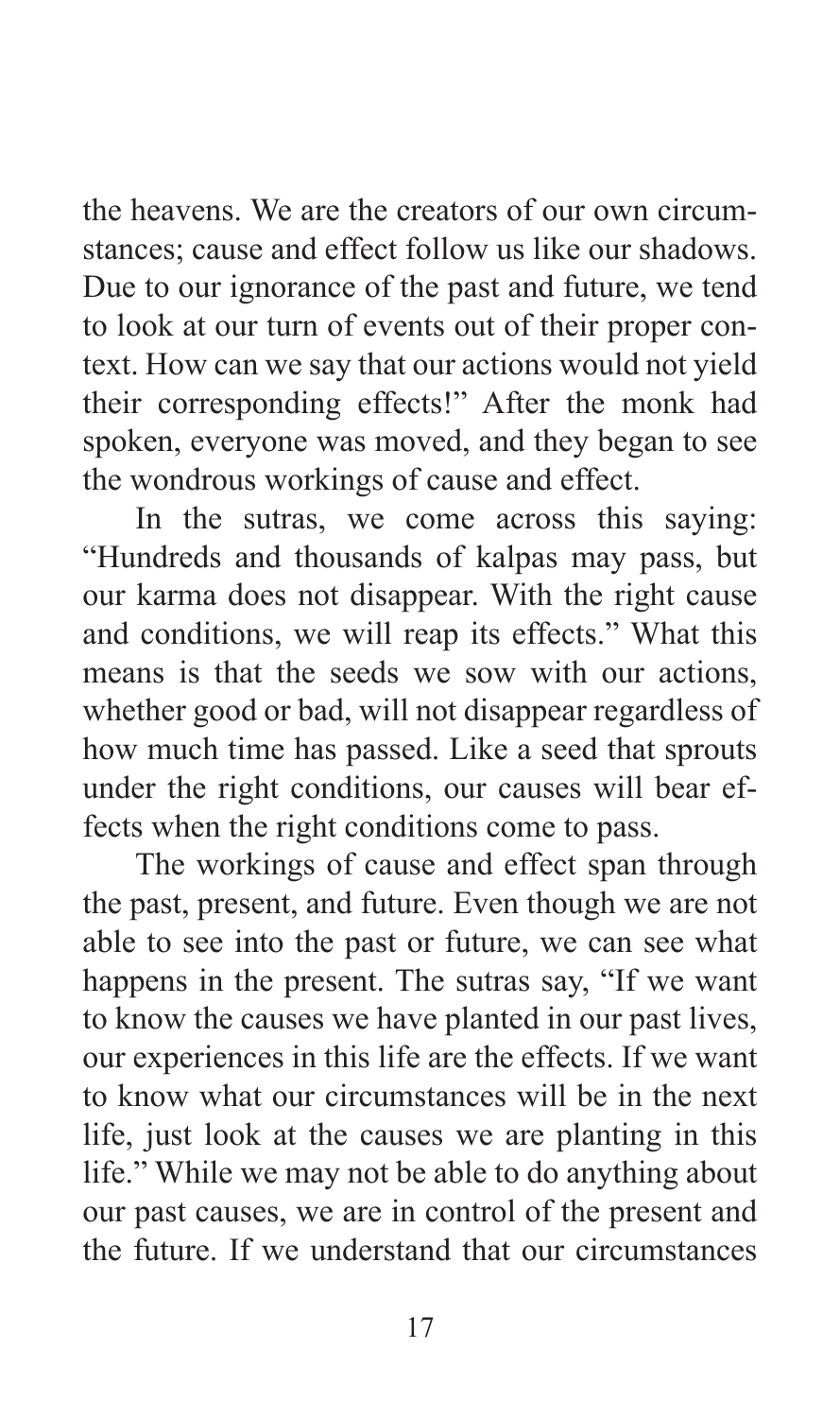today are the effect of past causes, we stand a better chance of accepting our circumstances with grace. Moreover, we can chart our future through our actions today. In this way, we mollify our past causes and plant wholesome seeds for the future. We should all take charge of the present and practice the Buddha's teachings. When we plant good seeds today, we will have a bountiful harvest tomorrow. Using this analogy, the following Chinese verse can help to spur us into immediate action:

*Every one of us knows The next year will come; All families plant for next year's food. Every one of us knows there is a next life; Why don't we all plant causes For good fortune in the next life?*

#### **IV. Looking at Cause and Effect as a Guide to Actions**

Some people have misguided notions and expectations regarding conditionality. A person who had been a vegetarian for a long time once complained to me, "There's no point in being a vegetarian. Look at me, I have been a vegetarian for over twenty years, and I am not any healthier. Since the Buddha has not been looking after me, why should I continue to be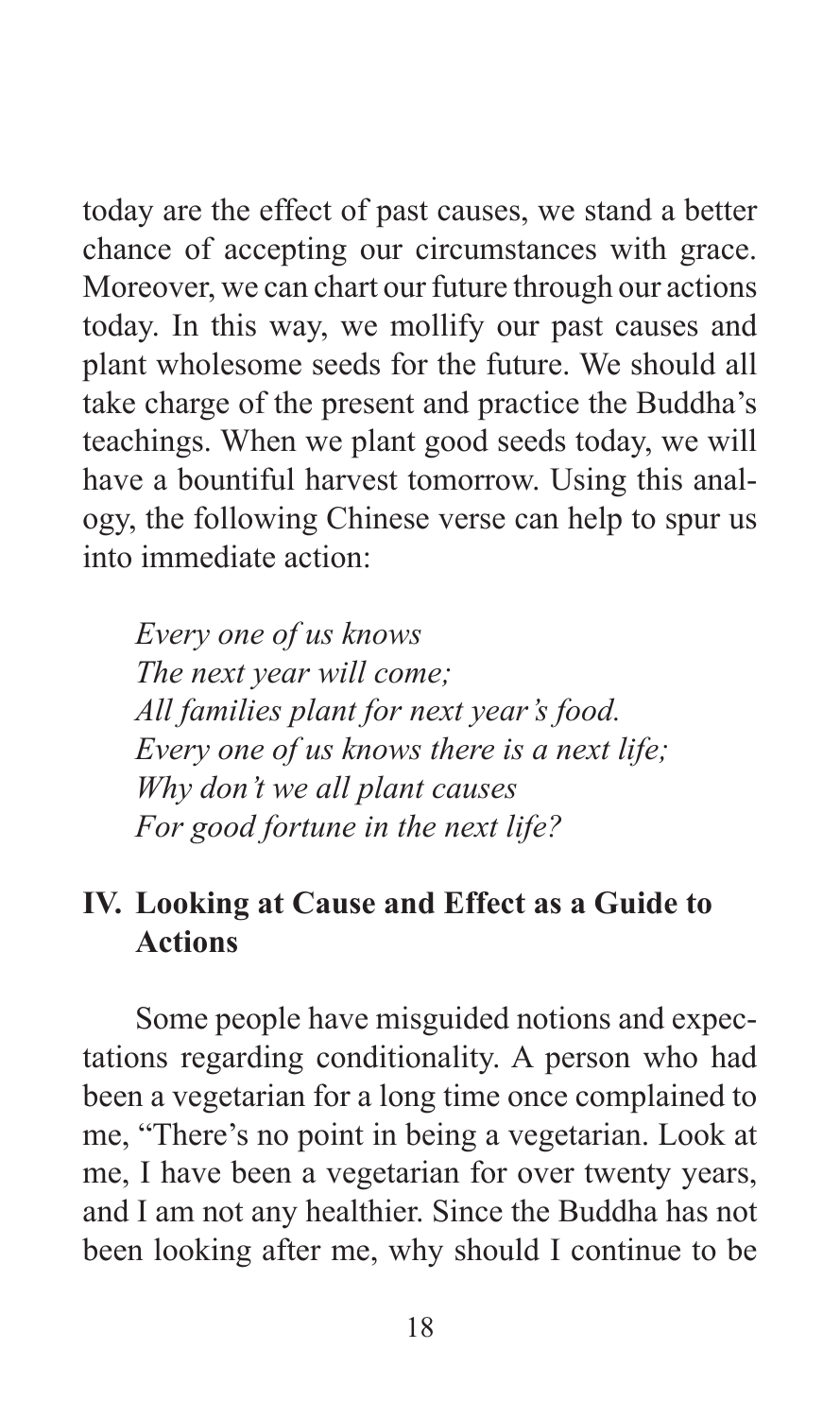a vegetarian?" I guess he became a vegetarian because he thought that the Buddha would become his personal physician and look after his health. Another person grumbled to me, "Dharma teacher, I am going to stop reciting Amitabha's name. For years I have dutifully recited his name, yet I lost all my money in business. If Amitabha is not going to take care of me, why should I recite his name?" Ah, he recited Amitabha Buddha's name not to be reborn into the Pure Land but because he wanted Amitabha to provide him with financial stability. All of these are unreasonable expectations of the Buddhas.

We must understand that each cause has its respective effect. If we want good health, we should exercise and maintain a calm mind. If we want to be wealthy, we should first plant the seeds of wealth by giving alms. We also need to provide the right conditions for wealth to grow by working hard, being trustworthy, and helping others whenever we can. We have to help ourselves first. We cannot simply hope for wealth by praying to the gods. If we pray to Amitabha Buddha to help us get ahead while at the same time we selfishly take advantage of others, we are essentially asking Amitabha to stoop to our level, which is most ludicrous.

Some people bring a few pieces of fruit to a temple and expect to strike a bargain with the Buddhas to bless their families with fame and fortune. If this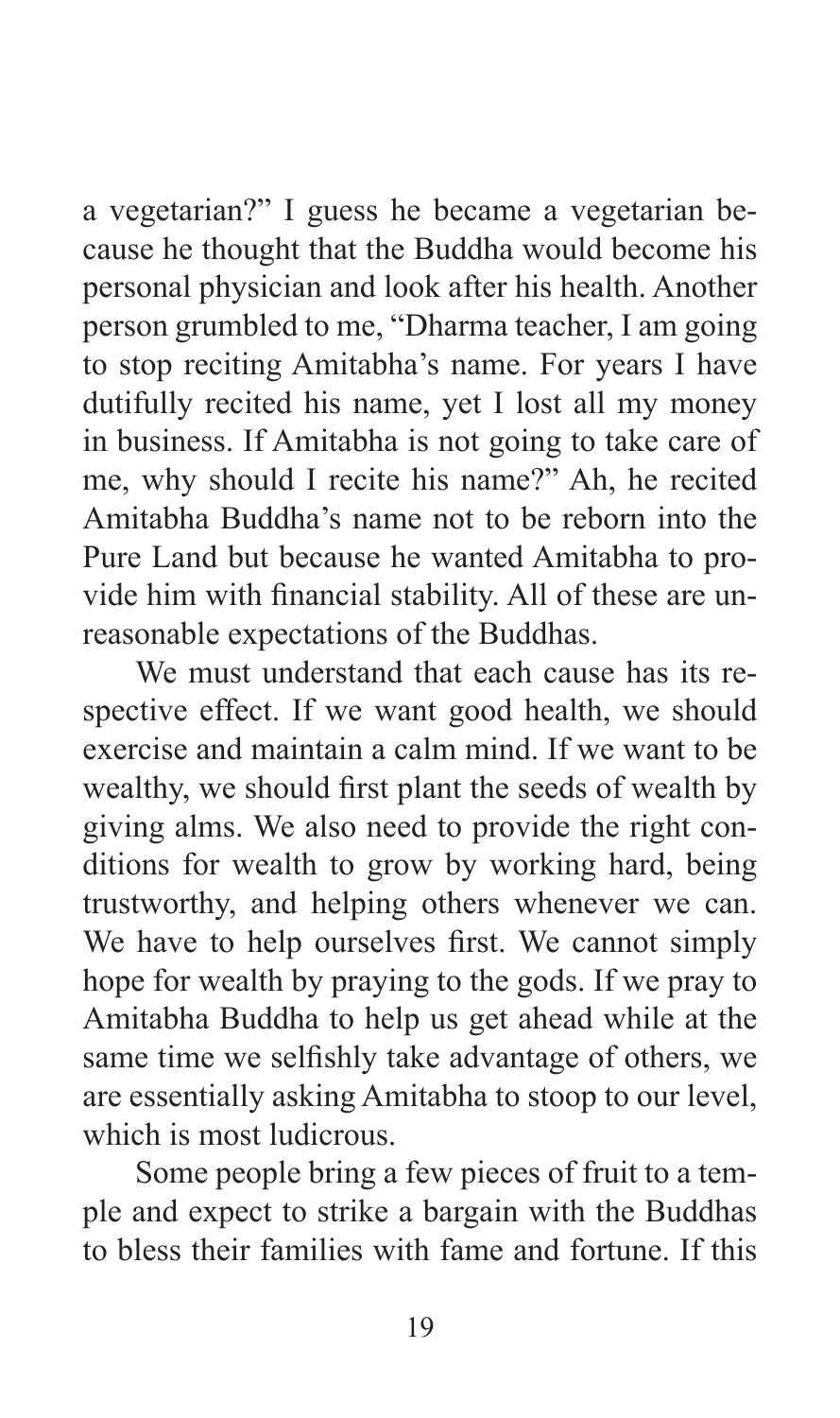were how the world operates, would we all not want to make such a trade? Such a belief is not in accord with right view, but is characterized by greed and delusion. In this world, you cannot get something for nothing, and any religion that is worth its name would not teach its followers to be so opportunistic.

Bai Juyi, a scholar of the Tang dynasty once asked Chan Master Niaoke to teach him the Dharma. The Chan master replied, "Refrain from all wrongs, practice all good."

Bai Juyi answered disappointedly, "Is this what the Dharma is about? It is so simple. Even a threeyear-old toddler knows this!"

With joined palms, the Chan master answered smilingly, "Yes, a three-year-old toddler may know this, but even an eighty-year old has difficulty practicing it. It is one thing to speak of the Dharma; it is another to put it into practice."

While we instinctively know that we should do good and refrain from evil, it is very hard to put this into practice. Often, we act impulsively without thinking through the consequences of our actions. If we can truly internalize the Law of Cause and Effect, we will constantly be reminded to think before we act. Sometimes, when we see bad things happen to good people, we may begin to lose our trust in conditionality. Seeing good things happen to bad people,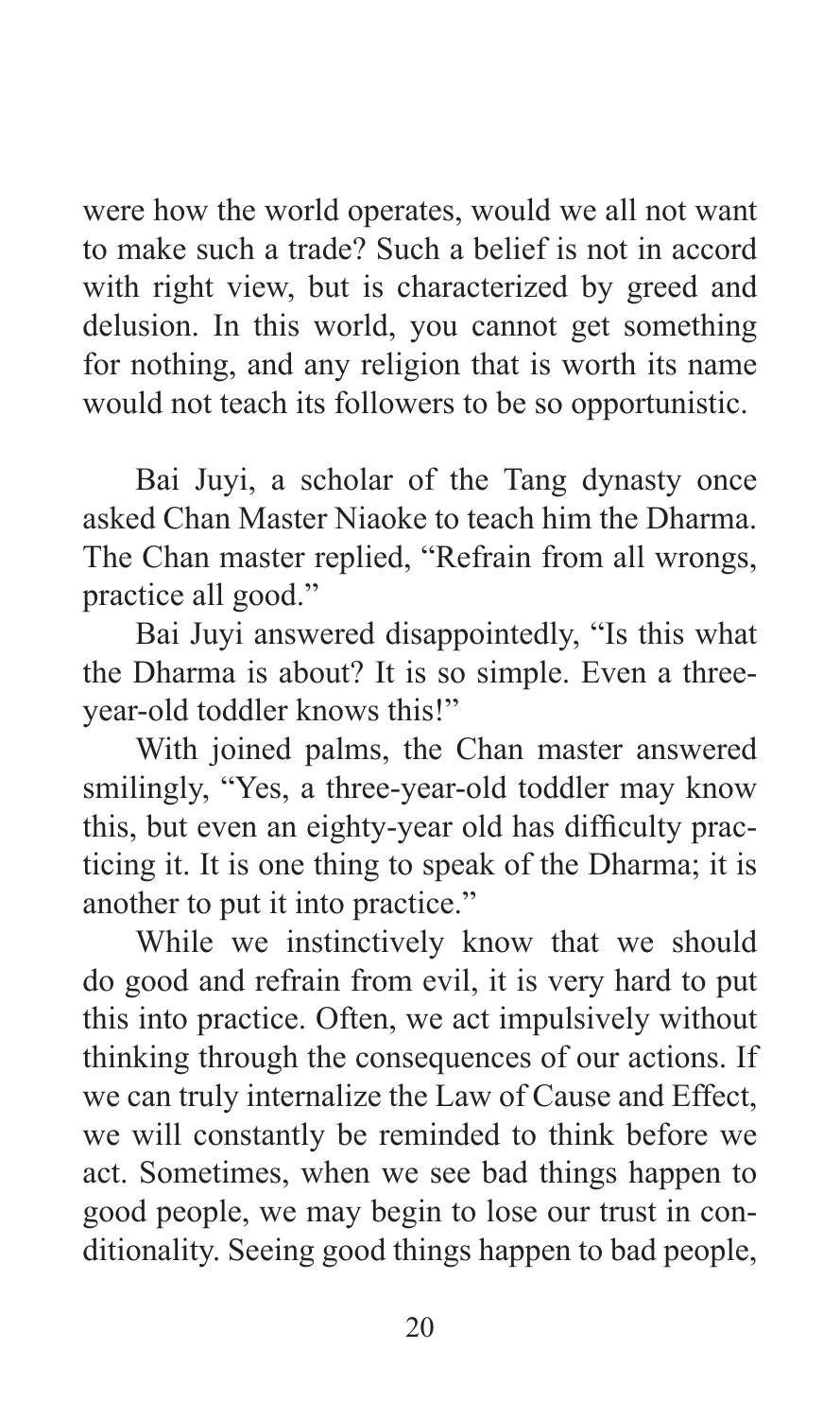we end up thinking that we may be able to evade the effects of our actions. Little do we know that while we may be able to temporarily escape the laws of society, we will never escape the effects of conditionality. The following verse reflects the way many of us may look at the world:

*Before unwholesome karma bears fruit, The ill-doer thinks His pursuits bring him happiness. When the effects of karma ripen, The ill-doer then realizes The destructive nature of his actions.*

*Before wholesome karma blossoms, The good-doer looks at his efforts As burdensome. When the effects unfold, The good-doer begins to see The goodness of his actions.*

If we can channel the energy we expend perpetrating harm into performing wholesome actions instead; if we can maintain resolve when problems arise; and if we can do what is right and not what is easy, we will one day reap the fruits of our labor.

During the Warring States period in Chinese history, there was a general by the name of Liu Bei. On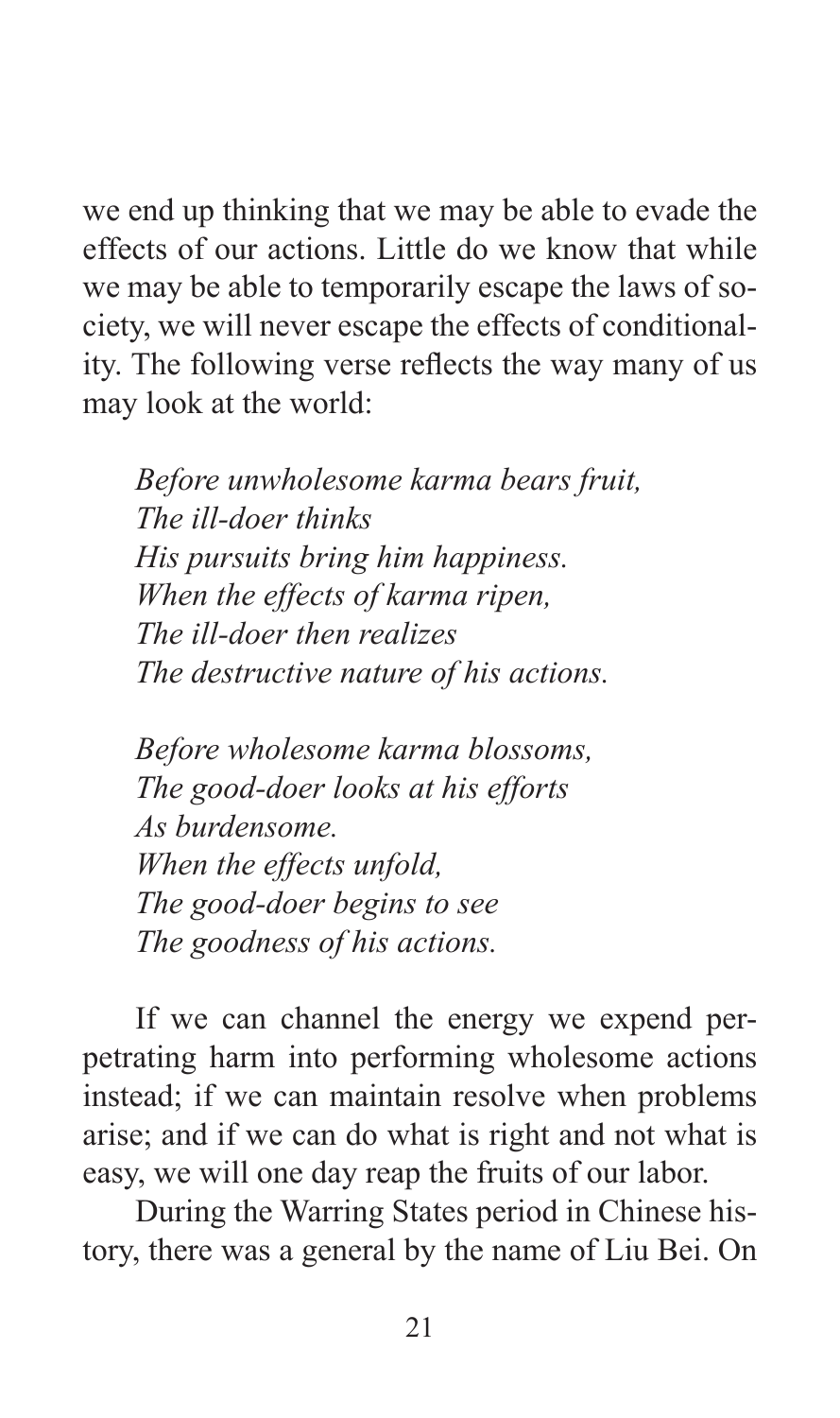his death bed, he left these words of advice with his son: "Do not commit a wrongful act thinking that it is only minor; do not skip doing a good deed just because it is small."

The sutras explain this idea, taking it a step further, "Do not be lulled into thinking that a minor wrongdoing does not bear any ill consequence. A trickle of water, though small, can gradually fill a large container. Do not look down on a minor benevolent act, thinking that it will not yield any blessings. A small blessing like a trickle of water can accumulate into great blessings." Thus, in daily life, we need to be mindful of every thought and action. If we look around and observe the world, we will see how conditionality applies even to the most minute detail.

When we see others who are more fortunate than ourselves, we may long for their good luck and wonder why we are not equally blessed. Actually, if we understand the Law of Cause and Effect, we will realize that the circumstances in which we find ourselves is the product of our own minds, and luck has nothing to do with it. Not only is the mind the generator of karma, it is also the sole agent of karmic change. If we are continually vigilant of the mind and keep it focused on right thoughts, then even misfortune can be changed for the better. If we let our minds run wild with ill thoughts, then whatever blessings we have cannot last.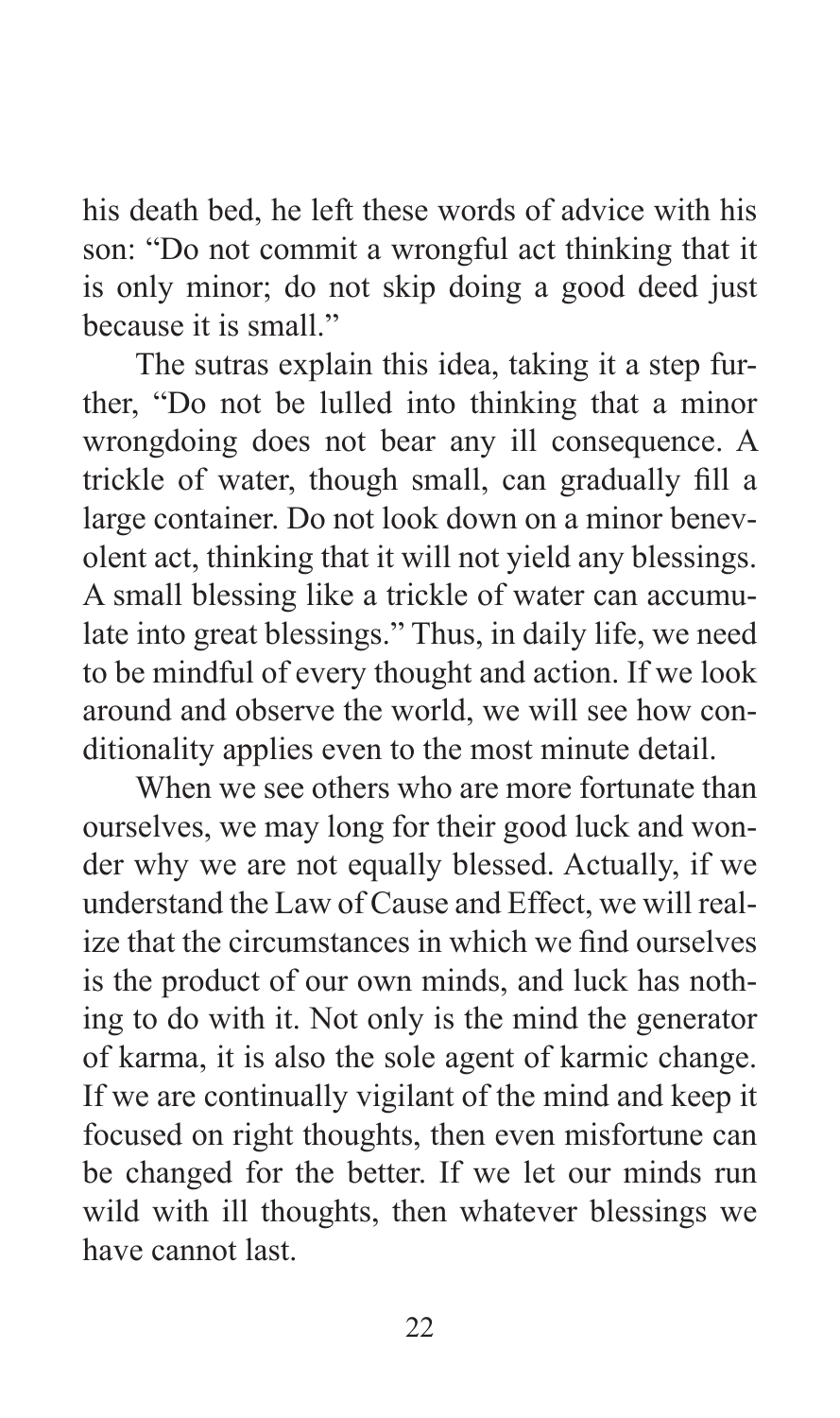Venerable Cihang was a well-respected monk during his time. Before he passed away, he left behind this verse, which puts the interplay between the mind and karmic conditions into perspective:

*Here's a word of advice to all: It's imperative to continually reflect on Activities and thoughts each day. Take stock of how much good and harm You have caused. As long as you have peace of mind, North, east, south, west are all good. As long as one person remains To be ferried across, We must not cross over ourselves. Dharma nature is inherently Empty and serene. No cause planted is ever lost. We reap what we sow; No one can stand in our place. Places of practice— Like a flower in the sky, moon in the water, Build them everywhere and ceaselessly. I hope you all will do good, Fostering many good conditions. Without delay, work toward liberation For yourself and the world.*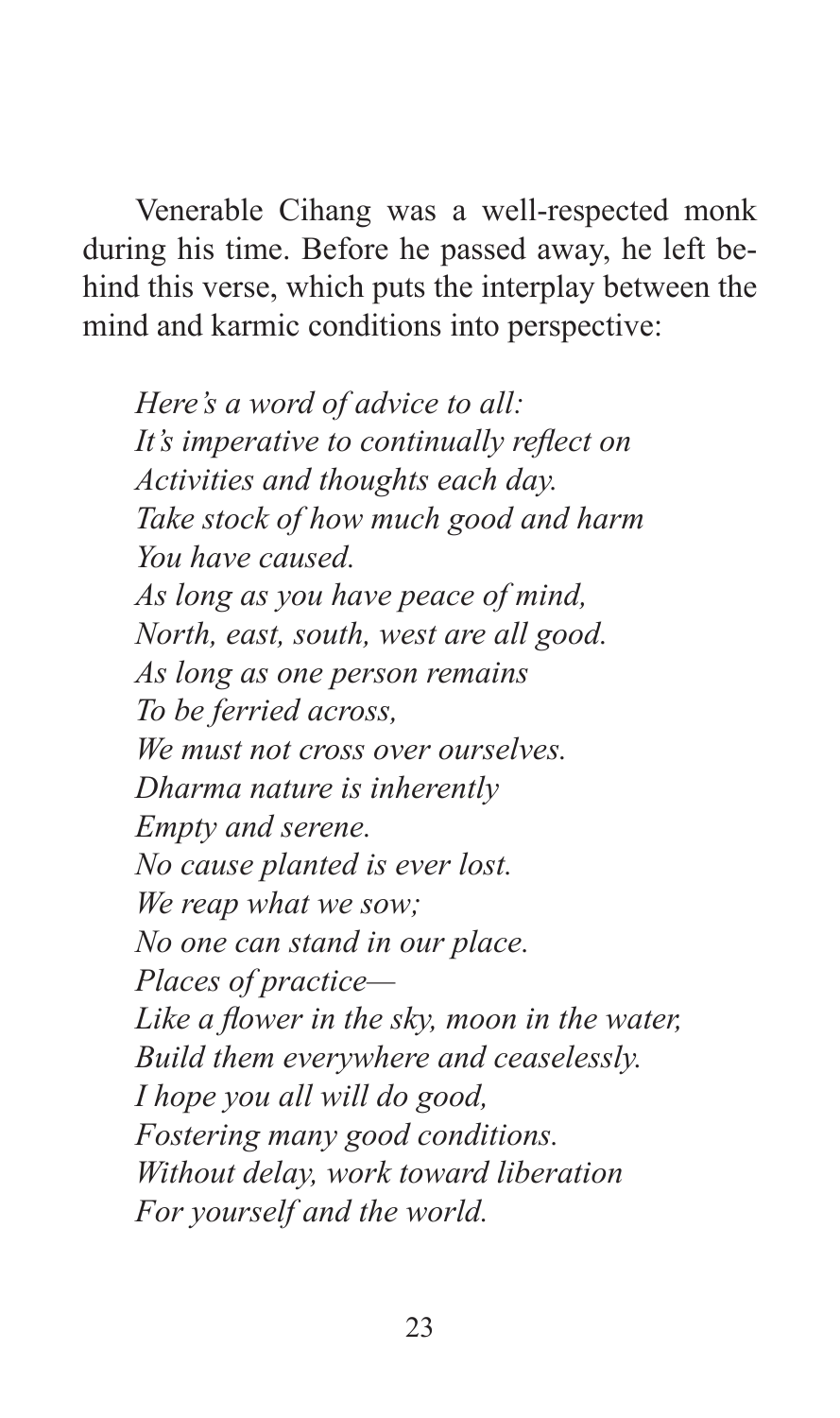While conditionality never fails, its effect is not always instantaneous. We, however, should not let short-sightedness get in the way of better judgment. I offer you here a verse from which we can draw a parallel lesson.

*Goodness like a green pine, Delusion like a flower. Gazing at it now, [The green pine] pales in comparison. The morning after a day of frost, The green pine remains, But not the flower.*

While a blooming flower is a feast for the eyes, it is also fragile and cannot withstand the test of weather. On the other hand, a tall pine may be plain, but it is also strong and sturdy. When a storm hits, it is the green pine that remains standing. The many choices we make everyday are like choosing between a pretty but short-lived flower and a plain but sturdy pine. How we choose is entirely up to us.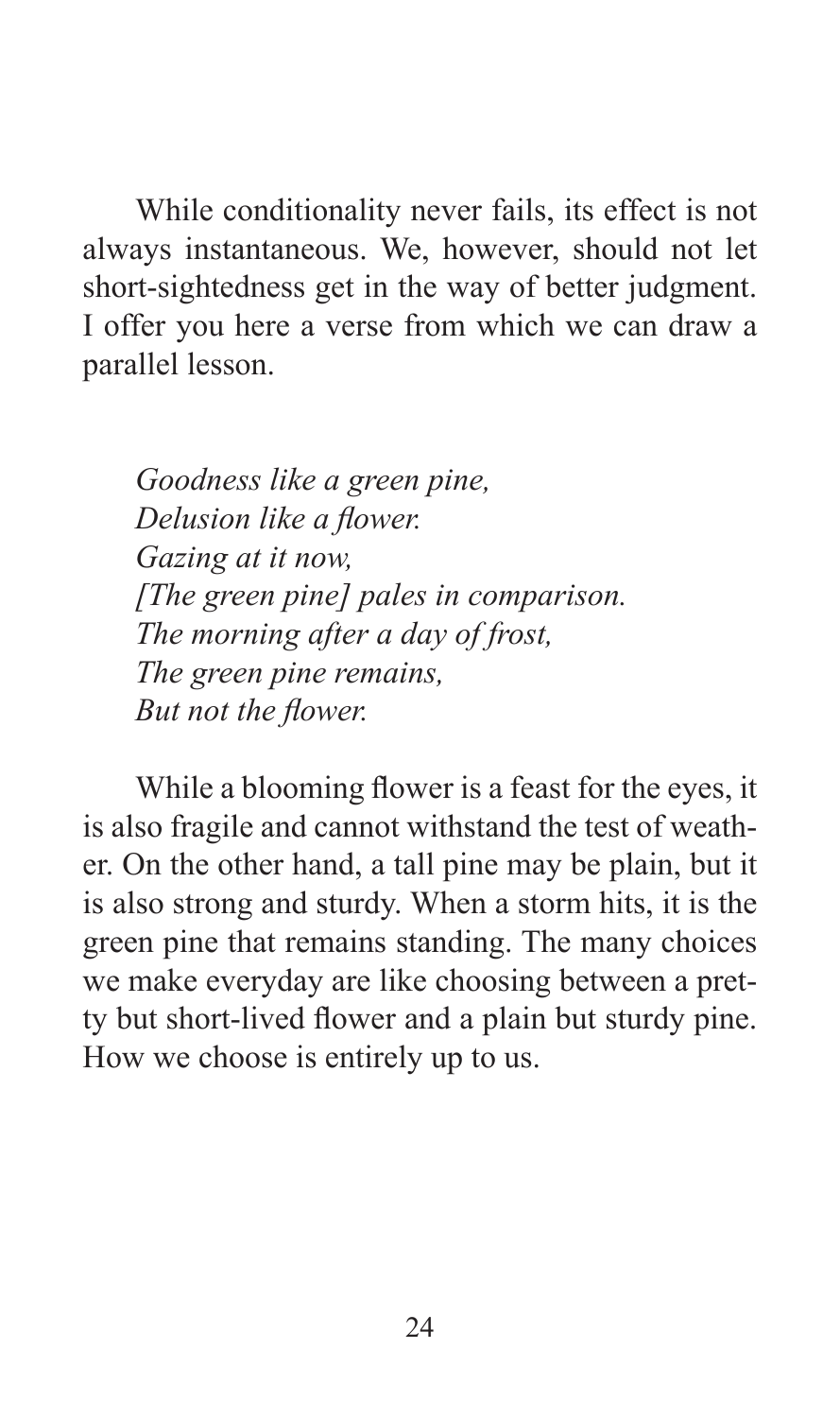All of the Fo Guang Shan International Translation Center's publications are offered for free distribution, funded by the generous donations of our supporters.

The staff of FGSITC would like to thank in particular the sponsorship of the Fo Guang Shan branch temples around the world. It is their continued, longterm support which makes our publications possible.